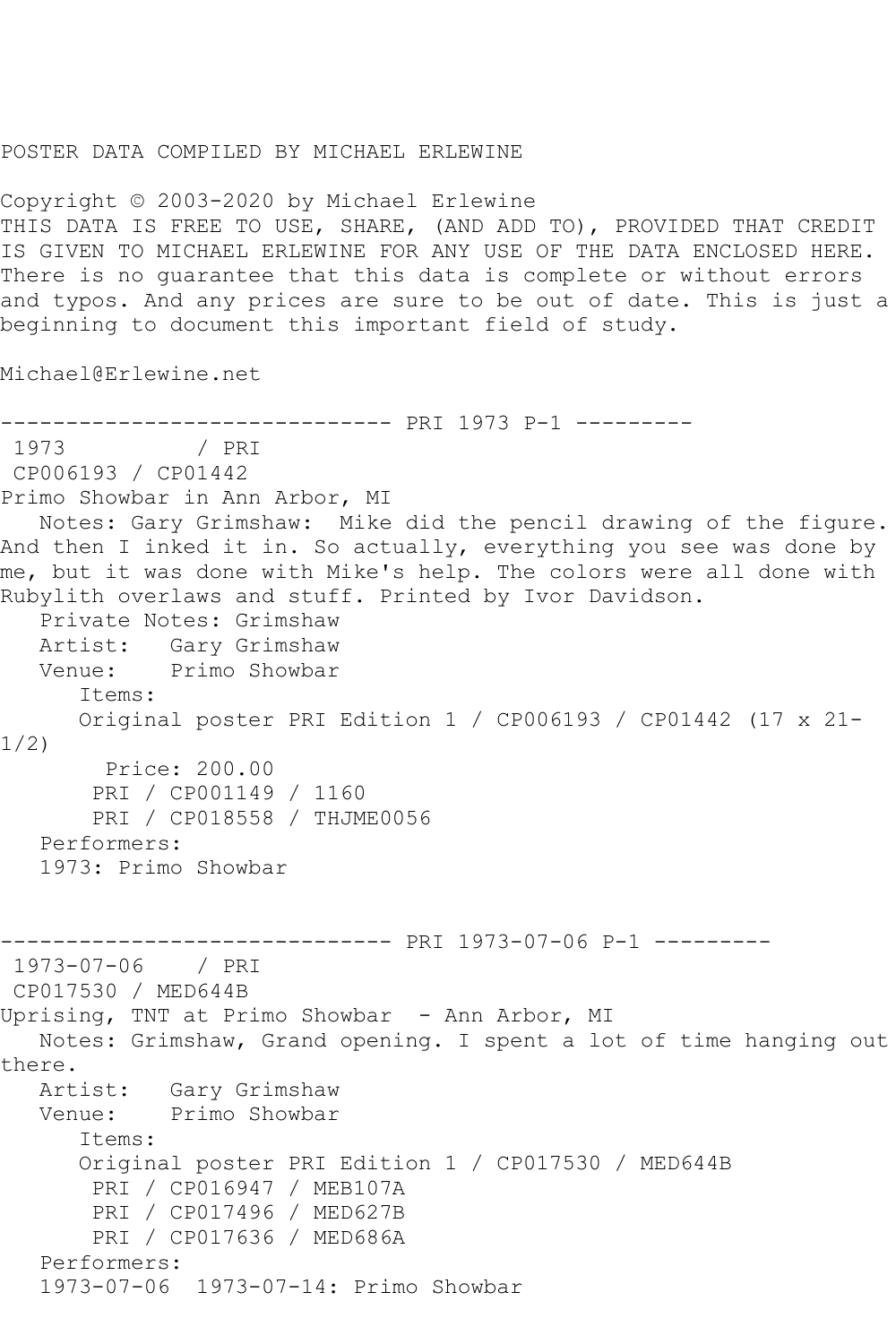19zz-07-06 1900-07-07: Uprising / TNT 19zz-07-08: Mojo Boogie Band / Brooklyn Blues Busters 19zz-07-09: Benefit Children's Community Center / Sky King Blues Band 19zz-07-10: Detroit 19zz-07-11 1900-07-14: Rockets ------------------------------ PRI 1973-07-10 P-1 --------- 1973-07-10 / PRI CP017500 / MED629B Detroit at Primo Showbar - Ann Arbor, MI Artist: Rainbow Graphics Venue: Primo Showbar Items: Original poster PRI Edition 1 / CP017500 / MED629B Performers: 1973-07-10: Primo Showbar Detroit ------------------------------ PRI 1973-07-11 P-1 --------- 1973-07-11 / PRI CP017498 / MED628B Rockets at Primo Showbar - Ann Arbor, MI Artist: Rainbow Graphics<br>Venue: Primo Showbar Primo Showbar Items: Original poster PRI Edition 1 / CP017498 / MED628B Performers: 1973-07-11 1973-07-14: Primo Showbar Rockets ------------------------------ PRI 1973-07-15 P --------- 1973-07-15 / PRI CP016746 / MEB015C Tate Blues Band, The Vipers at Primo Showbar - Ann Arbor, MI Artist: Rainbow Graphics Venue: Primo Showbar Items: Original poster PRI / CP016746 / MEB015C Performers: 1973-07-15: Primo Showbar Terry Tate Blues Band / Vipers 19zz-07-16: Mogo Boogie Band / TNT 19zz-07-17: Detroit 19zz-07-18 1900-07-21: Radio King and his Court of Rhythm 19zz-07-25 1900-07-28: Lightnin'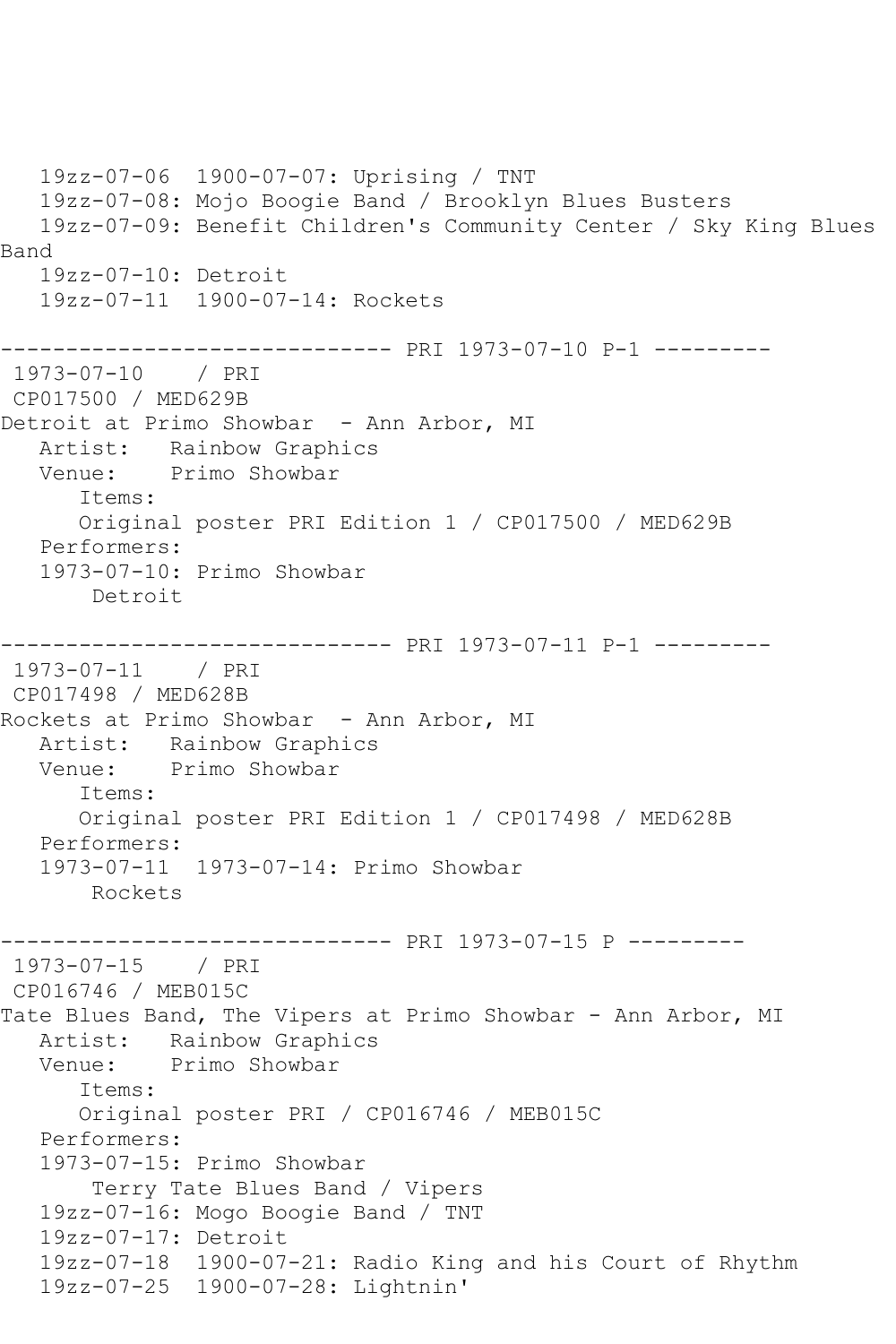```
------------------------------ PRI 1973-07-16 H-1 ---------
1973-07-16 / PRI 
CP044379
Mojo Boogie Band, TNT at Primo Showbar - Ann Arbor, MI
   Notes: Early shows at Primo. Says formerly Macinac Jacks at the 
bottom. Grimshaw did lettering for TNT and for Defend Pun and Craig, 
but someone else did the layout on this. Mike Brady and Grimshaw did 
the Primo logo.
       Benefit: Benefit to Defend Pun and Craig
   Artist: Rainbow Graphics
   Venue: Primo Showbar
       Items:
       Handbill PRI Edition 1 / CP044379
        PRI / CP016896 / MEB089B
        PRI / CP017497 / MED628A
        PRI / CP017599 / MED673A
        PRI / CP017617 / MED681A
    Performers:
    1973-07-16: Primo Showbar
        Mojo Boogie Band / TNT
                  ------------------------------ PRI 1973-07-22 P-1 ---------
1973-07-22 / PRI 
CP016745 / MEB015B
Brooklyn Blues Busters, The Vipers at Primo Showbar - Ann Arbor, MI
   Artist: Rainbow Graphics
   Venue: Primo Showbar
       Items:
       Original poster PRI Edition 1 / CP016745 / MEB015B
        PRI / CP017553 / MED651E
    Performers:
    19zz-07-22: Primo Showbar
        Brooklyn Blues Busters / Vipers
   19zz-07-23: Uprising / Terry Tate Blues Band
   19zz-07-24: Detroit
    19zz-07-25 1900-07-28: Lightnin'
   19zz-08-01 19zz-08-02: Whiz Kidz
   19zz-08-03 1900-08-04: Uprising
                    ------------------------------ PRI 1973-07-22 P ---------
1973-07-22 / PRI 
CP046008 / CP046008
Brooklyn Blues Busters, Vipers at Primo Showbar - Ann Arbor, MI
   Notes: Gary Grimshaw: "Detroit logo is by Mouse. I did 'a' 
Detroit logo, but this particular one here is my Stanley Mouse. That
```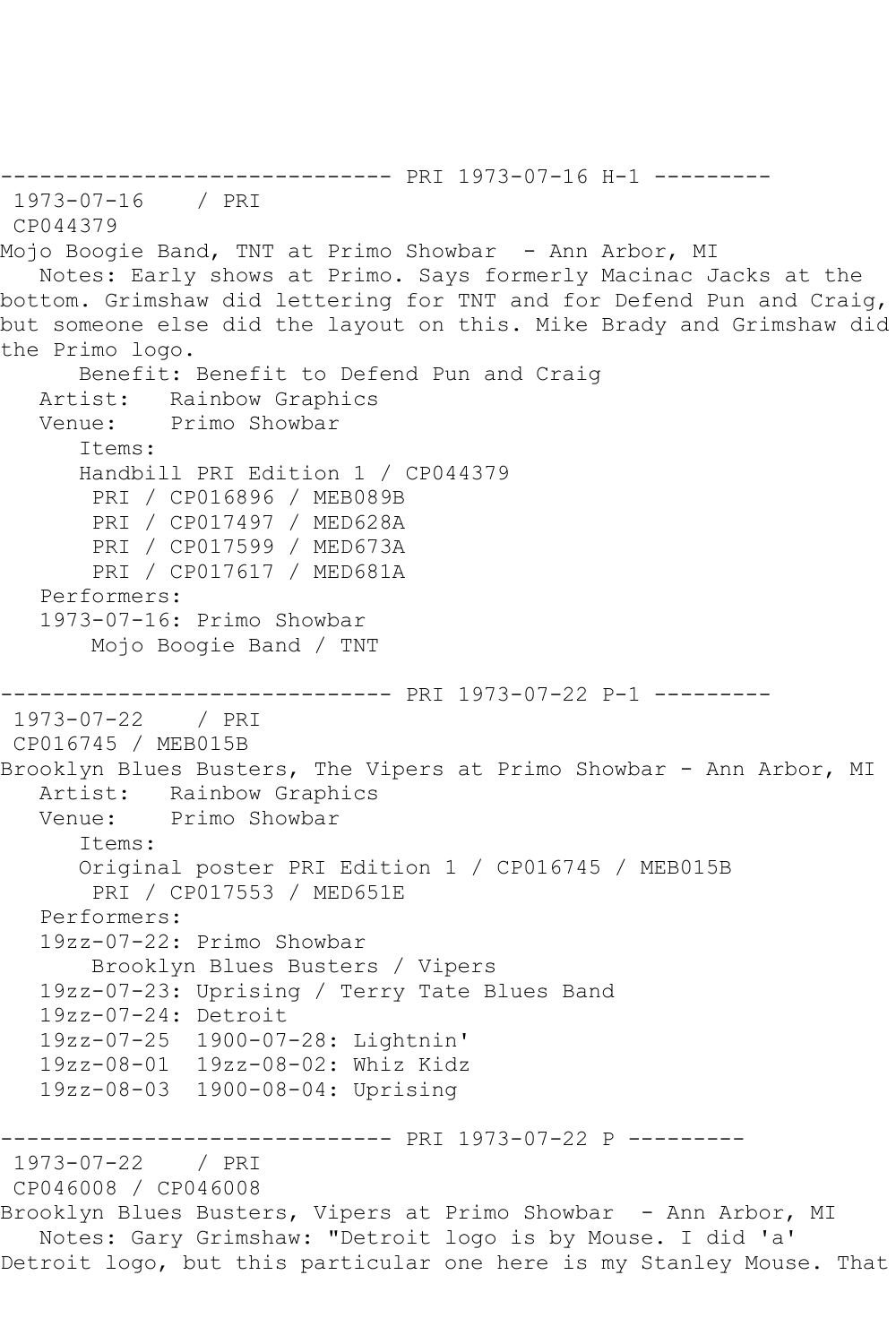was on the cover of the album. I did the Lightnin;' logo and put the flyer together."

```
 Artist: Gary Grimshaw
   Venue: Primo Showbar
       Items:
       Original poster PRI / CP046008 / CP046008
   Performers:
   1973-07-22: Primo Showbar
       Brooklyn Blues Busters / Vipers
   1973-07-23: Primo Showbar
       Terry Tate Blues Band / Uprising
   1973-07-24: Primo Showbar
       Detroit
   1973-07-25 1973-07-28: Primo Showbar
       Lightnin'
   1973-08-01 1973-08-02: Primo Showbar
       Whiz Kidz
   1973-08-03 1973-08-04: Primo Showbar
       Uprising
------------------------------ PRI 1973-07-23 H ---------
1973-07-23 / PRI 
CP044702
Uprising, Terry Tate Blues Band at Primo Showbar - Ann Arbor, MI
      Benefit: Ann Arbor Sun
   Artist: Rainbow Graphics
   Venue: Primo Showbar
      Items:
      Handbill PRI / CP044702
       Handbill PRI Edition 1 / CP017802 / MED786B
   Performers:
   1973-07-23: Primo Showbar
       Uprising / Terry Tate Blues Band
------------------------------ PRI 1973-07-29 P-1 ---------
1973-07-29 / PRI 
CP016747 / MEB015D
Mojo Boogie Band, Muskadine Blues Band at Primo Showbar - Ann 
Arbor, MI
   Notes: Gary Grimshaw: "Now this particular one, I didn't do the 
layout."
   Artist: Rainbow Graphics
   Venue: Primo Showbar
       Items:
       Original poster PRI Edition 1 / CP016747 / MEB015D
```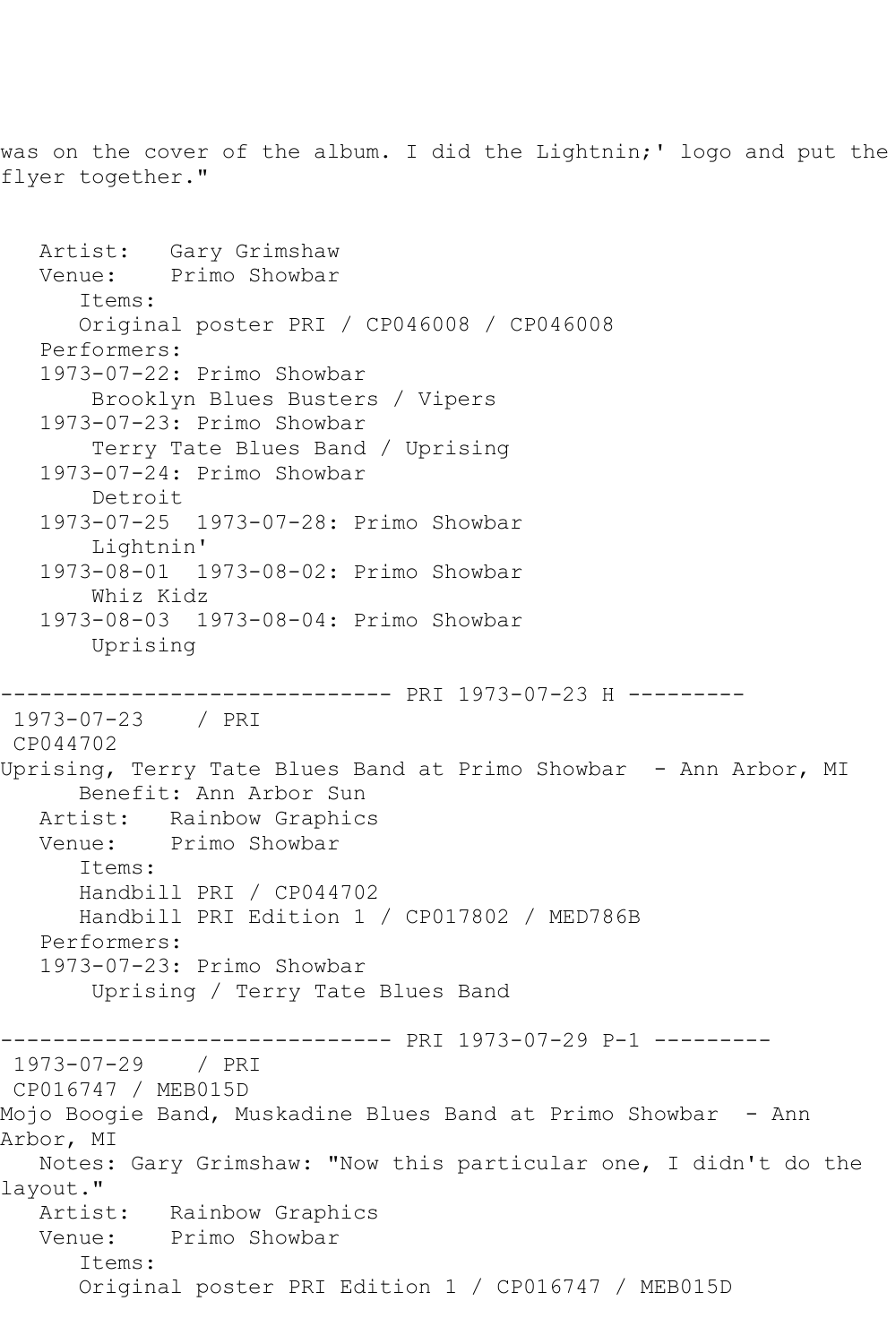PRI / CP017551 / MED651C Performers: 1973-07-29 1973-08-04: Primo Showbar 19zz-07-29: Mojo Boogie Band / Muskadine Blues Band 19zz-07-30: Cccc Benefit / Locomobile / Walrus 19zz-07-31: Detroit 19zz-08-01 1900-08-02: Whiz Kidz 19zz-08-03 1900-08-04: Uprising 19zz-08-05: Radio King and his Court of Rhythm ------------------------------ PRI 1973-08-05 P --------- 1973-08-05 / PRI CP004076 / CD04485 Radio King and his Court of Rhythm, Lightnin' at Primo Showbar -Ann Arbor, MI Notes: Gary Grimshaw: Did not do the layout. You know, we just had all these images layin' around and every week we do a .. Michael Erlewine: How would you reproduce them? Gary Grimshaw: We would just take it to a printer. You would do a paste-up and then you would take the art to a printer. There were no disks. Artist: Rainbow Graphics Venue: Primo Showbar Items: Original poster PRI / CP004076 / CD04485 PRI Edition 1 / CP017550 / MED651B PRI / CP016748 / MEB015E Performers: 1973-08-05 1973-08-18: Primo Showbar 19zz-08-05: Radio King and his Court of Rhythm 19zz-08-06: Lightnin' 19zz-08-07: Catfish / Hodge 19zz-08-08 1900-08-09: Ascension 19zz-08-10 1900-08-11: Riot 19zz-08-15 1900-08-16: Rockets 19zz-08-17 1900-08-18: Sky King Blues Band ------------------------------ PRI 1973-08-12 P-1 --------- 1973-08-12 CP017548 / MED650D Radio King and his Court of Rhythm, Kopperfield at Primo Showbar - Ann Arbor, MI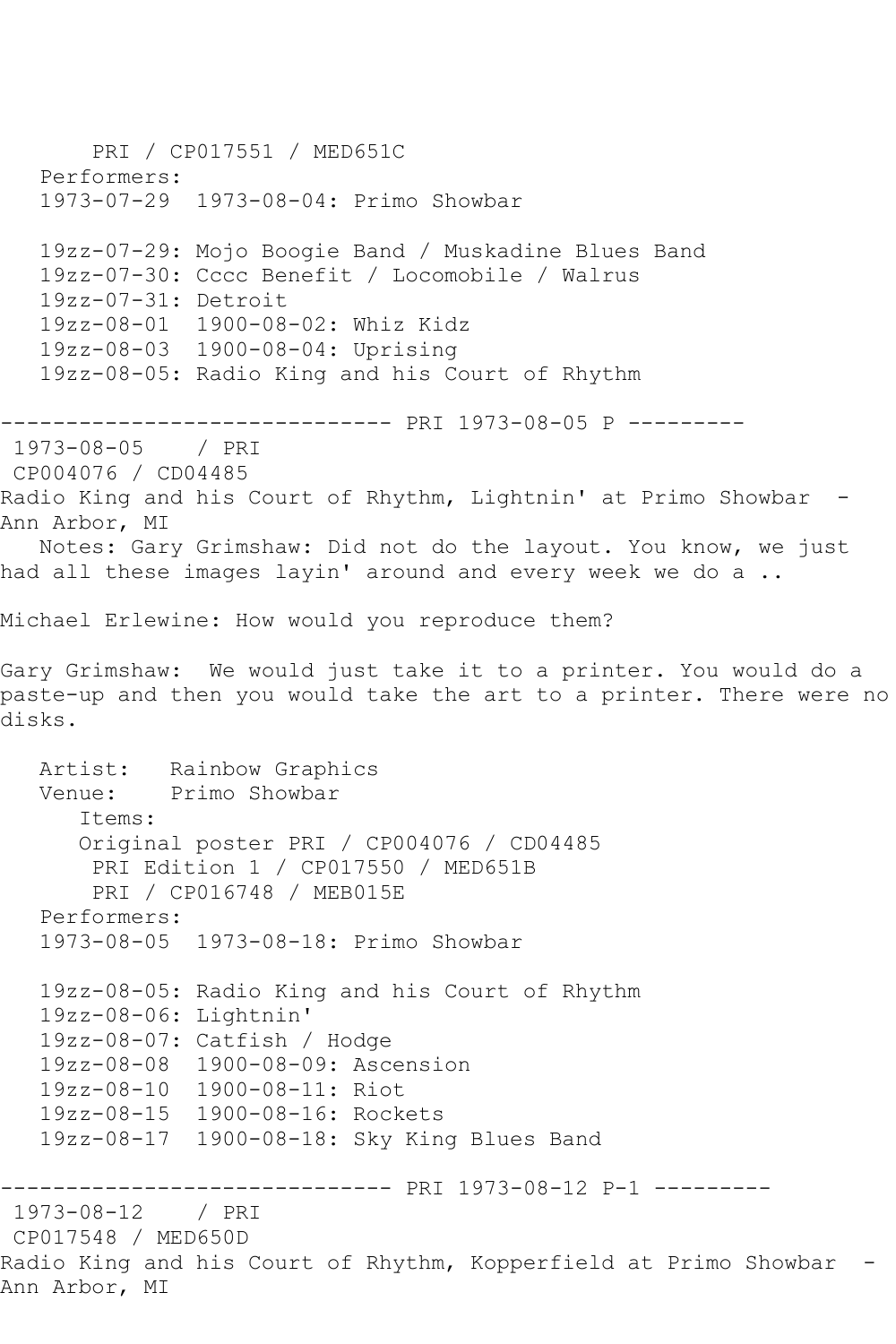Notes: Gary Grimshaaw: "Did some of the logos, but did not do the paste-up." Rainbow Graphics Venue: Primo Showbar Items: Original poster PRI Edition 1 / CP017548 / MED650D Performers: 1973-08-12: Primo Showbar Radio King and his Court of Rhythm 1973-08-13: Kopperfield / Terrap;lane 1973-08-14: Detroit 1973-08-15 1973-08-16: Rockets 1973-08-17 1973-08-18: Sky King Blues Band / New Enly Blues Busters 1973-08-22: Law 1973-08-23: Terraplane 1973-08-24 1973-08-25: Locomobile ------------------------------ PRI 1973-08-15 H --------- 1973-08-15 / PRI CP044457 Rockets, Lightnin' at Primo Showbar - Ann Arbor, MI Notes: Gary Grimshaw: "Did the layout. That drawing is based on a very classic image by a Chicago artist, Skip Williamson. He is mostly a cartoonist, but he also did a lot of music posters. And he was in town for the Ann Arbor Blues and Jazz Festival and actually drew that for us. " Benefit: For Pun and Craig Artist: Rainbow Graphics Venue: Primo Showbar Items: Handbill PRI / CP044457 Handbill PRI Edition 1 / CP016762 / MEB019A PRI / CP016759 / MEB018A Performers: 1973-08-15 1973-08-16: Primo Showbar Rockets / Lightnin' 1973-08-17 1973-08-18: Sky King Blues Band 1973-08-19: Radio King and his Court of Rhythm 1973-08-20: 1973-08-21: Detroit 1973-08-22: Law 1973-08-23: Terraplane 1973-08-24 1973-08-25: Locomobile 1973-08-26: Radio King and his Court of Rhythm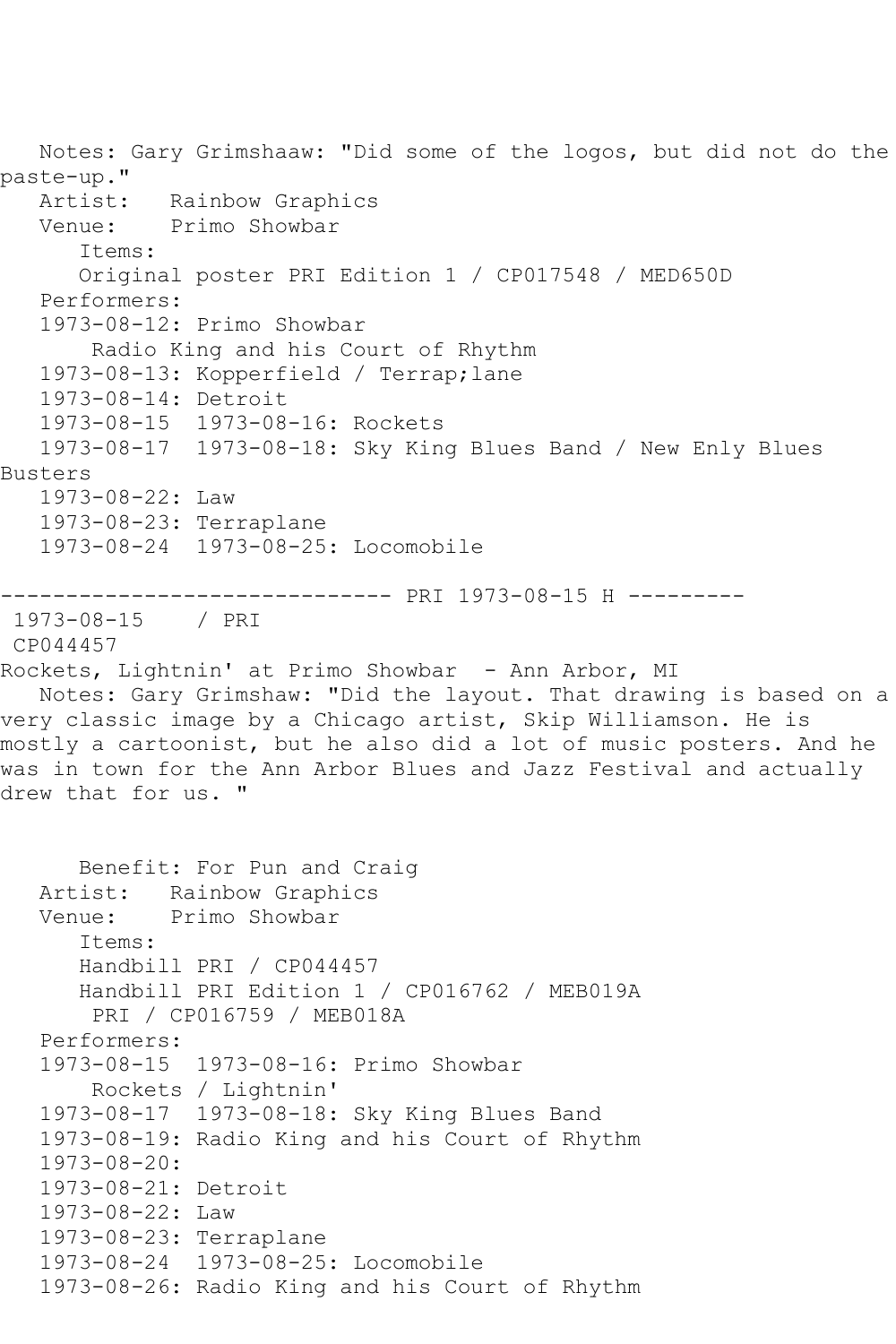```
 1973-08-27:
    1973-08-28: Detroit
 1973-08-29 1973-08-30: Lightnin'
 1973-08-31 1973-09-01: Uprising
   1973-09-02 1973-09-03: Radio King and his Court of Rhythm
    1973-09-04: Detroit
   1973-09-05: Lightnin'
    1973-09-06 1973-09-09: Roomful of Blues
    1973-09-10: Infinite Sound
    1973-09-11 1973-09-13: Luther Allison
    1973-09-14 1973-09-15: Rockets
------------------------------ PRI 1973-08-19 P-1 ---------
1973-08-19 / PRI 
CP016749 / MEB016A
Radio King and his Court of Rhythm, Benefit For Pun and Craig at 
Primo Showbar - Ann Arbor, MI
   Notes: Gary Grimshaw: "I did not do Locomobile. Here is another 
Amy Horowitz paste-up. Maybe she did the Locomobile logo. I didn't 
do that."
  Artist: Rainbow Graphics<br>Venue: Primo Showbar
           Primo Showbar
       Items:
       Original poster PRI Edition 1 / CP016749 / MEB016A
   Performers:
    1973-08-19: Primo Showbar
        Radio King and his Court of Rhythm
    1973-08-20: Benefit For Pun and Craig
   1973-08-21: Detroit
    1973-08-22: Law
   1973-08-23: Terraplane
   1973-08-24 1973-08-25: Locomobile
   1973-08-29 1973-08-30: Lightnin'
    1973-08-31 1973-09-01: Uprising
                    ------------------------------ PRI 1973-08-20 P-1 ---------
1973-08-20 / PRI 
CP017499 / MED629A
Lightnin', Home Grown at Primo Showbar - Ann Arbor, MI
       Event: Rainbow People's Party Legal Defense Fund
  Artist: Rainbow Graphics<br>Venue: Primo Showbar
            Primo Showbar
       Items:
       Original poster PRI Edition 1 / CP017499 / MED629A
   Performers:
```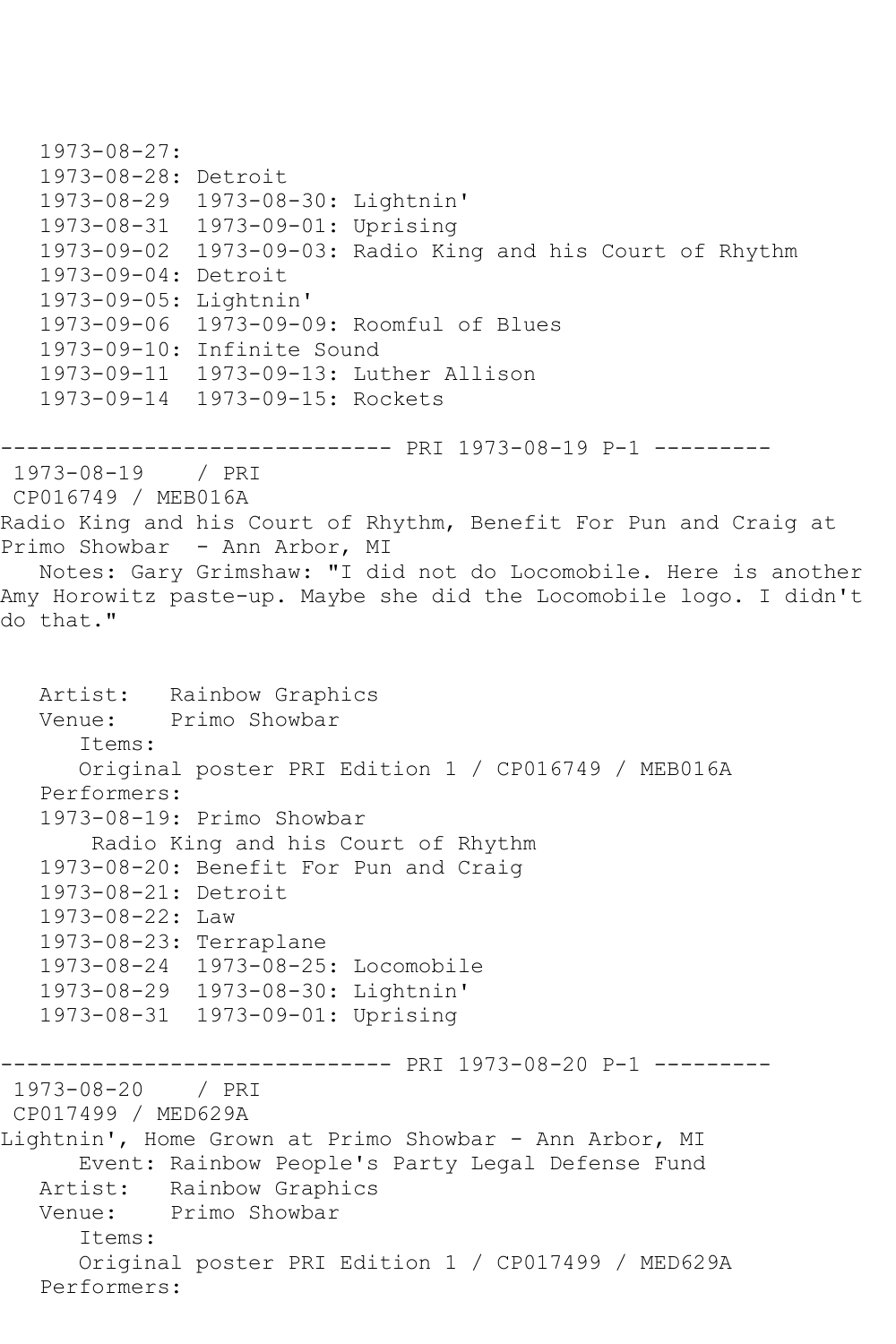1973-08-20: Primo Showbar Lightnin' / Homegrown ------------------------------ PRI 1973-08-26 H-1 --------- 1973-08-26 / PRI CP017546 / MED650B Radio King and his Court of Rhythm, Lightnin' at Primo Showbar -Ann Arbor, MI Notes: Gary Grimshaw: I did this whole thing. Artist: Rainbow Graphics Venue: Primo Showbar Items: Handbill PRI Edition 1 / CP017546 / MED650B Performers: 1973-08-26: Primo Showbar Radio King and his Court of Rhythm 1973-08-27: Lightnin' 1973-08-28: Detroit 1973-08-29 1973-08-30: Lightnin' 1973-08-31 1973-08-01: Uprising 1973-09-11 1973-09-13: Luther Allison ------------------------------ PRI 1973-09-02 P-1 --------- 1973-09-02 / PRI CP016752 / MEB016D Radio King and his Court of Rhythm, Sun Benefit at Primo Showbar - Ann Arbor, MI Notes: Gary Grimshaw: "This is all Grimshaw." Artist: Rainbow Graphics<br>Venue: Primo Showbar Primo Showbar Items: Original poster PRI Edition 1 / CP016752 / MEB016D Performers: 1973-09-02: Primo Showbar Radio King and his Court of Rhythm 19zz-09-03: Sun Benefit 19zz-09-04: Detroit 19zz-09-05: Lightnin' / Roomful of Blues 19zz-09-10: Infinite Sound 19zz-09-11 1900-09-13: Luther Allison ------------------------------ PRI 1973-09-06 P --------- 1973-09-06 / PRI CP004077 / CD04486 Roomful of Blues, Mojo Boogie Band at Primo Showbar - Ann Arbor, MI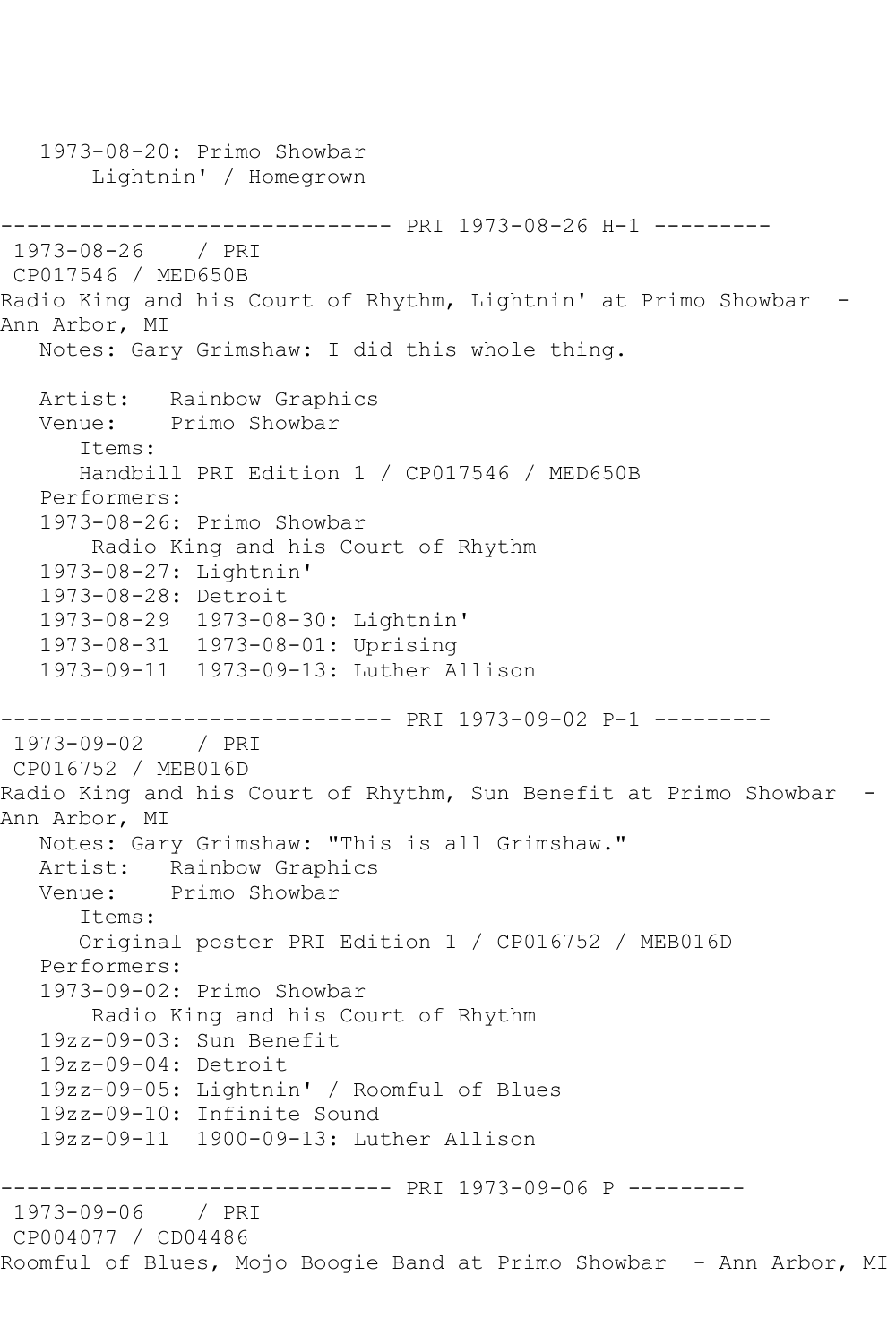```
 Notes: Gary Grimshaw: "This looks like another paste-up job that 
I didn't do. I was like the art director. "<br>Artist: Rainbow Graphics
           Rainbow Graphics
   Venue: Primo Showbar
       Items:
       Original poster PRI / CP004077 / CD04486
       Original poster / CP017545 / MED650A
       Original poster PRI Edition 1 / CP016753 / MEB016E
    Performers:
    19zz-09-06: Primo Showbar
        Roomful of Blues
    19zz-09-07 1900-09-08: Roomful of Blues / Mojo Boogie Band
   19zz-09-09: Roomful of Blues
   19zz-09-10: Infinite Sound / Okra
   19zz-09-11 1900-09-13: Luther Allison
   19zz-09-14 1900-09-15: Rockets
    19zz-09-17: CJQ
     ------------------------------ PRI 1973-09-14 P-1 ---------
1973-09-14 / PRI 
CP016755 / MEB017B
Tim Buckley, Radio King and his Court of Rhythm at Primo Showbar -
Ann Arbor, MI
   Artist: Rainbow Graphics
   Venue: Primo Showbar
       Items:
       Original poster PRI Edition 1 / CP016755 / MEB017B
   Performers:
    19zz-09-14: Primo Showbar
        Tim Buckley
   19zz-09-15: Radio King and his Court of Rhythm
   19zz-09-16: Detroit
    19zz-09-17 1900-09-18: Rockets
   19zz-09-19 1900-09-20: Locomobile / Walrus
------------------------------ PRI 1973-09-16 H ---------
1973-09-16 / PRI 
CP044452
Primo Showbar September October Calendar
   Notes: Grimsahw: "All Grimshaw."
   Artist: Gary Grimshaw
   Venue: Primo Showbar
       Items:
       Handbill PRI / CP044452
       Handbill PRI / CP017536 / MEB019B
       Handbill PRI / CP017536 / MED647B
       Handbill PRI Edition 1 / CP018754 / THJME0257
```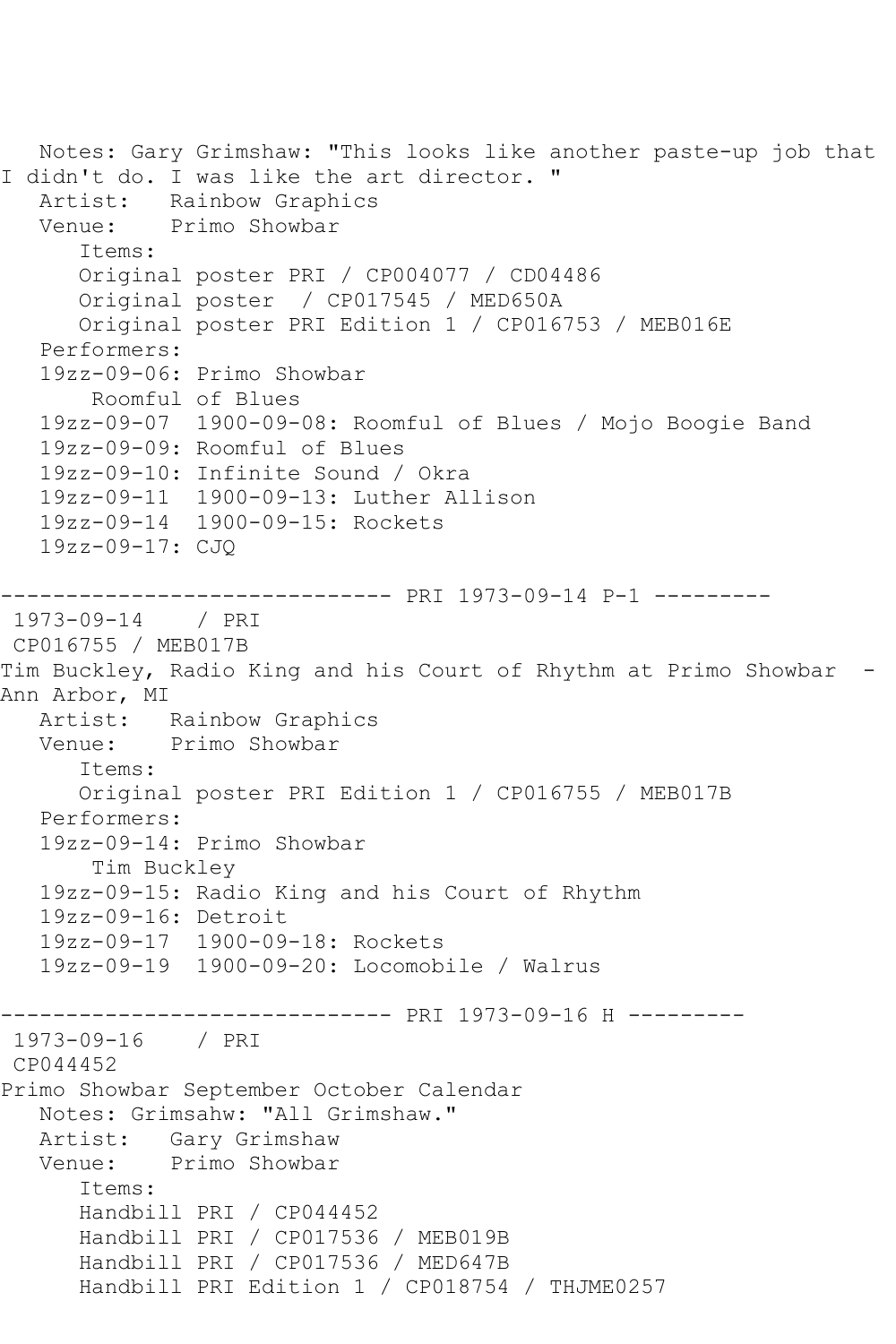```
 PRI / CP018723 / THJME0226
    Performers: Primo Showbar
    1973-09-16: Radio King and his Court of Rhythm
    1973-09-17: CJQ
    1973-09-18: Detroit
    1973-09-19: Willie and the Bumblebees
    1973-09-20: Bobby Blue Bland / Willie and the Bumblebees
    1973-09-21 1973-09-22: Justice Myles
   1973-09-23: Radio King and his Court of Rhythm
    1973-09-24: Uprising
    1973-09-25: Detroit
   1973-09-26 1973-09-27: Lightnin'
    1973-09-28 1973-09-29: Deliverance
    1973-09-30: Radio King and his Court of Rhythm
    1973-10-01: Sky King Blues Band
   1973-10-02: Detroit
    1973-10-03 1973-10-04: Uprising
   1973-10-05 1973-10-06: Riot
   1973-10-07: Radio King and his Court of Rhythm
    1973-10-08: Teenage Lust
   1973-10-10 1973-10-11: Sky King Blues Band
   1973-10-12 1973-10-13: Brooklyn Blues Busters
    1973-10-14: Tim Buckley
   1973-10-15: Radio King and his Court of Rhythm
    1973-10-16: Detroit
    1973-10-09: Detroit
------------------------------ PRI 1973-09-23 H ---------
1973-09-23 / PRI 
CP046022 / CP046022
RadioKing and his Court of Rhythm, Uprising at Primo Showbar - Ann 
Arbor, MI<br>Artist:
            Rainbow Graphics
   Venue: Primo Showbar
       Items:
       Handbill PRI / CP046022 / CP046022
       Handbill PRI / CP016754 / MEB017A
    Performers:
    1973-09-23: Primo Showbar
        RadioKing and his Court of Rhythm
    1973-09-24: Primo Showbar
        Uprising
    1973-09-25: Primo Showbar
        Detroit
    1973-09-26: Primo Showbar
        Lightnin'
```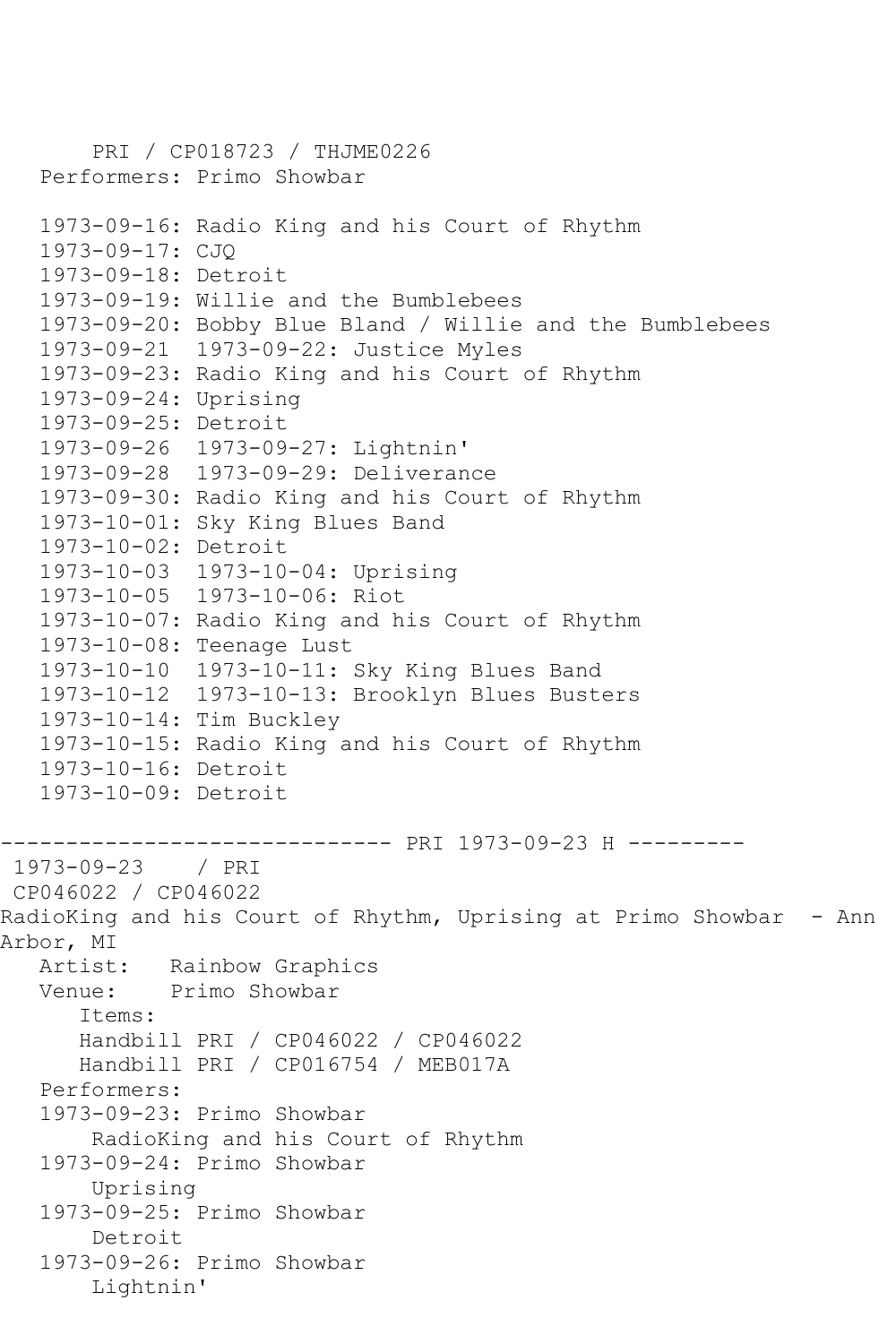1973-09-28: Primo Showbar Deliverance ------------------------------ PRI 1973-10-07 P-1 --------- 1973-10-07 / PRI CP010173 / CS05267 Radio King and his Court of Rhythm, Teenage Lust at Primo Showbar - Ann Arbor, MI Notes: Gary Grimshaw: "That's all Grimshaw. I used elements of Presstype graphics, to make the borders, etc." Artist: Rainbow Graphics Venue: Primo Showbar Items: Original poster PRI Edition 1 / CP010173 / CS05267 PRI / CP016760 / MEB018B PRI / CP017539 / MED648C Performers: 1973-10-07 1973-10-14: Primo Showbar Radio King and his Court of Rhythm 19zz-10-08: Teenage Lust 19zz-10-09: Detroit 19zz-10-10 1900-10-11: Sky King Blues Band 19zz-10-12 1900-10-13: Brooklyn Blues Brothers 19zz-10-14: Tim Buckley ------------------------------ PRI 1973-10-21 H-1 --------- 1973-10-21 / PRI CP044335 Uprising at Primo Showbar - Ann Arbor, MI Artist: Rainbow Graphics<br>Venue: Primo Showbar Primo Showbar Items: Handbill PRI / CP017696 / MED711A Handbill PRI Edition 1 / CP044335 Performers: 1973-10-21: Primo Showbar Uprising ------------------------------ PRI 1973-10-30 P-1 --------- 1973-10-30 / PRI CP017517 / MED638A One String Sam, Radio King and his Court of Rhythm at Primo Showbar - Ann Arbor, MI Artist: Rainbow Graphics Venue: Primo Showbar Items: Original poster / CP044479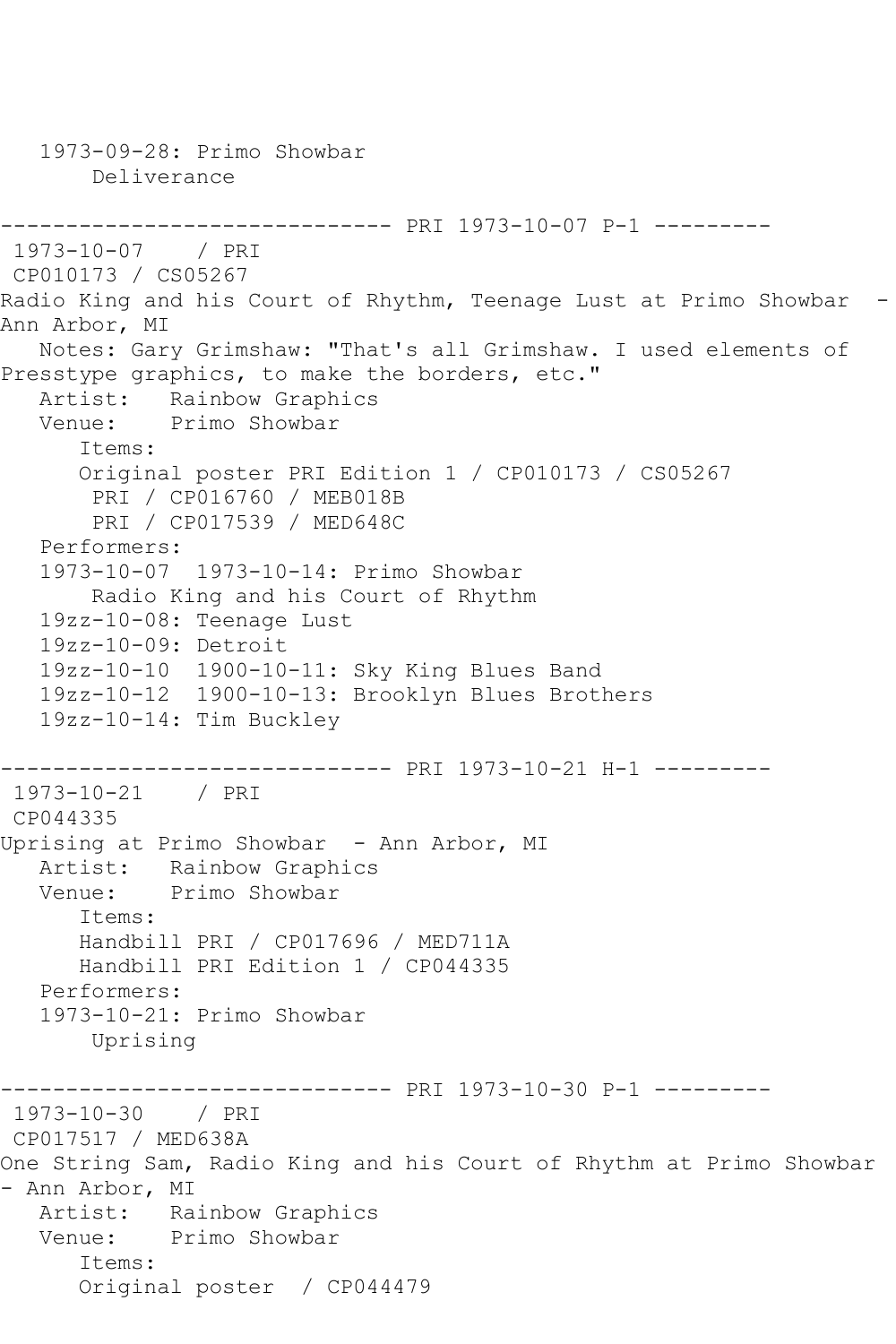```
 Original poster PRI Edition 1 / CP017517 / MED638A
         Price: 100.10
   Performers:
   1973-10-30: Primo Showbar
        One String Sam / Radio King and his Court of Rhythm
   1973-10-31: Mojo Boogie Band
   1973-11-01: Hound Dog Taylor
   1973-11-02 1973-11-03: Short Stuff
   1973-11-04: Lightnin'
   1973-11-05: Radio King and his Court of Rhythm
   1973-11-06 1973-11-08: Luther Allison
   1973-11-09 1973-11-10: Brooklyn Blues Busters
   1973-11-12: Radio King and his Court of Rhythm
   1973-11-13 1973-11-15: Willie Dixon
   1973-11-16 1973-11-17: Uprising
   1973-11-19: Radio King and his Court of Rhythm
------------------------------ PRI 1973-11-06 H ---------
1973-11-06 / PRI 
CP044469
Luther Allison, Willie Dixon at Primo Showbar - Ann Arbor, MI
   Artist: Rainbow Graphics
   Venue: Primo Showbar
       Items:
      Handbill PRI / CP044469
      Handbill PRI Edition 1 / CP017516 / MED637B
   Performers:
   1973-11-06 1973-11-07: Primo Showbar
        Luther Allison
   1973-11-13 1973-11-15: Willie Dixon
------------------------------ PRI 1973-11-14 P-1 ---------
1973-11-14 / PRI 
CP017513 / MED636A
Willie Dixon, Bob Seger at Primo Showbar - Ann Arbor, MI
  Artist: Rainbow Graphics<br>Venue: Primo Showbar
           Primo Showbar
       Items:
      Original poster PRI Edition 1 / CP017513 / MED636A
   Performers:
   1973-11-14 1973-11-15: Primo Showbar
       Willie Dixon
   1973-11-25: Bob Seger
   1973-11-27 1973-11-29: Mighty Joe Young
          ------------------------------ PRI 1973-11-18 H ---------
1973-11-18 / PRI
```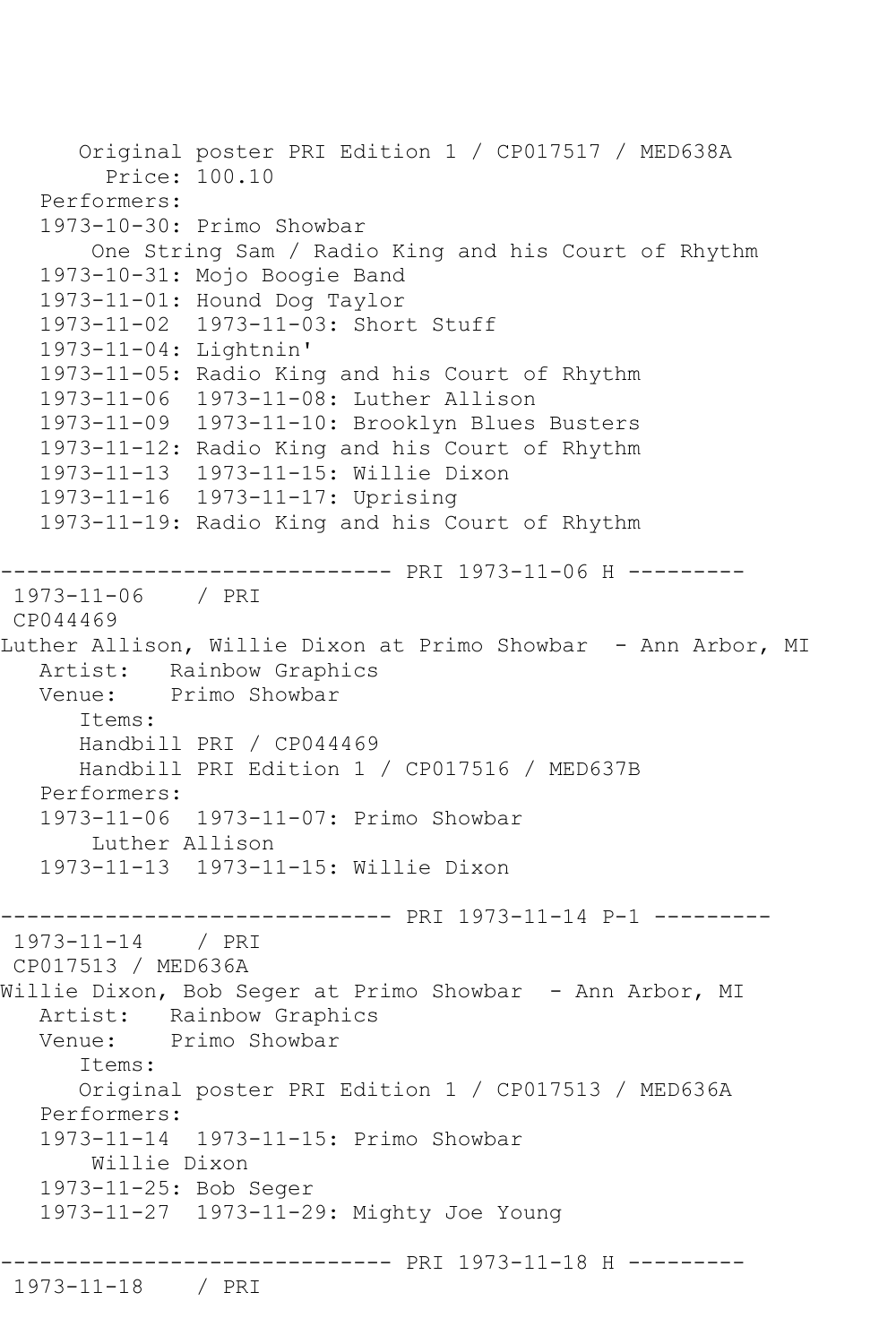```
CP044703
Lightnin', Okra at Primo Showbar - Ann Arbor, MI
   Notes: Gary Grimshaw: Amy Horowitz
       Benefit: Ann Arbor Sun
   Artist: Amy Horowitz
   Venue: Primo Showbar
      Items:
      Handbill PRI / CP044703
       Handbill PRI Edition 1 / CP016983 / MEB123B
        PRI / CP017501 / MED630A
        PRI / CP017801 / MED786A
   Performers:
   1973-11-18: Primo Showbar
        Lightnin' / Okra / Afro-American Drum Troupe
------------------------------ PRI 1973-11-20 H ---------
1973-11-20 / PRI 
CP044304
Ann Arbor Afro-American Drum Troup at Primo Showbar - Ann Arbor, MI
  Artist: Rainbow Graphics<br>Venue: Primo Showbar
            Primo Showbar
       Items:
      Handbill PRI / CP044304
   Performers:
   1973-11-20: Primo Showbar
        Ann Arbor Afro-American Drum Troup
   ------------------------------ PRI 1973-11-25 P ---------
1973-11-25 / PRI 
Cp044476
Bob Seger, Mighty Joe Young at Primo Showbar - Ann Arbor, MI
   Artist: Rainbow Graphics
   Venue: Primo Showbar
       Items:
      Original poster PRI / Cp044476
      Original poster PRI Edition 1 / CP017511 / MED635A
      Handbill PRI / CP044475
       PRI / CP017514 / MED636B
   Performers:
   1973-11-25: Primo Showbar
        Bob Seger
   1973-11-27 1973-11-29: Mighty Joe Young
   1973-12-02: Coasters
   1973-12-12 1973-12-13: Tim Buckley
   1973-12-16 1973-12-17: James Cotton Blues Band
------------------------------ PRI 1973-12-04 P ---------
```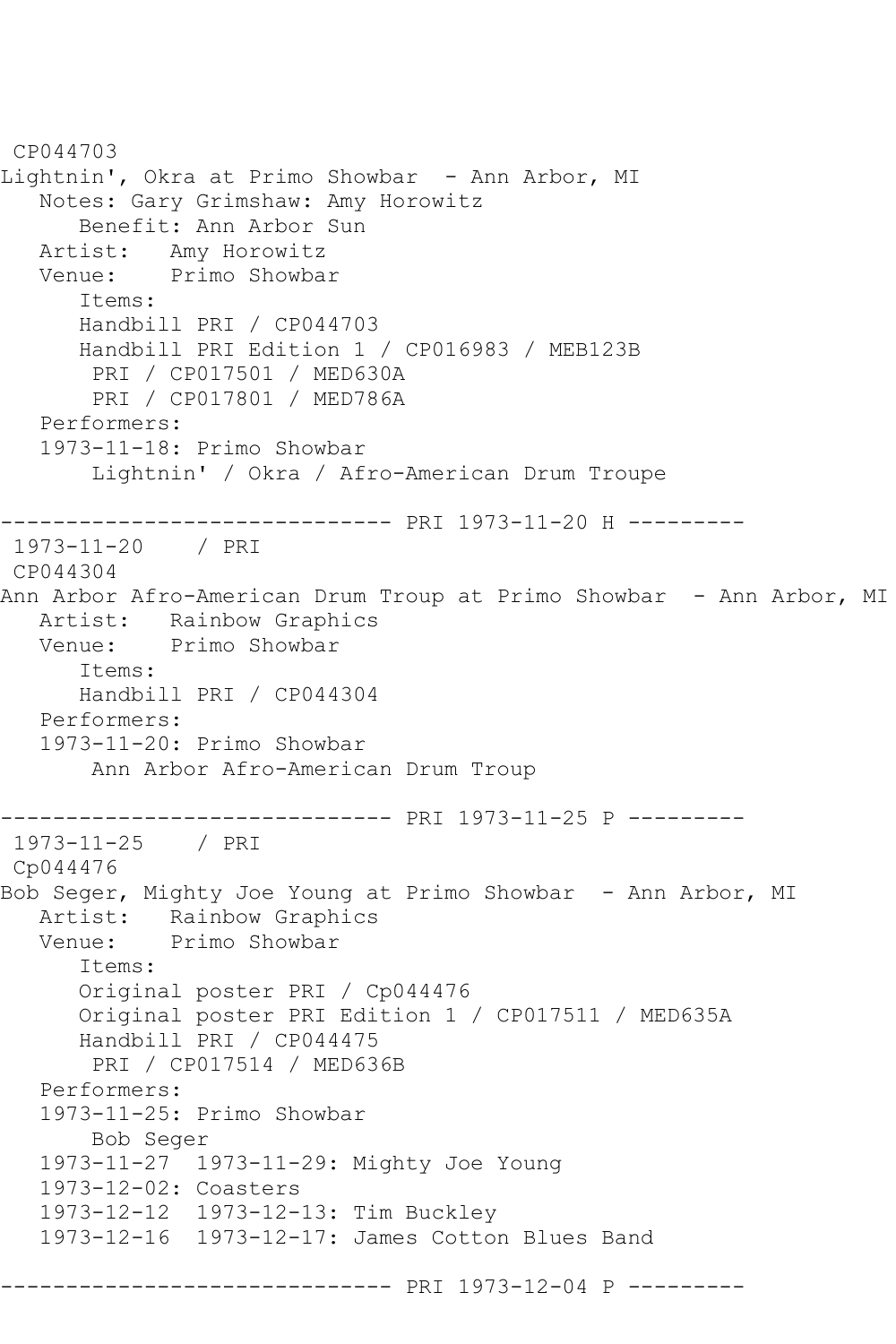```
1973-12-04 / PRI 
CP044472
Iris Bell, 3rd Stone from the Sun at Primo Showbar - Ann Arbor, MI
  Artist: Rainbow Graphics<br>Venue: Primo Showbar
            Primo Showbar
       Items:
       Original poster PRI / CP044472
       Original poster PRI Edition 1 / CP017512 / MED635B
   Performers:
   1973-12-04: Primo Showbar
        Iris Bell / 3rd Stone from the Sun
    1973-12-05 1973-12-06: Mojo Boogie Band / Brooklyn Blues Busters
    1973-12-07 1973-12-09: Barnaby Bye
------------------------------ PRI 1973-12-07 P-1 ---------
1973-12-07 / PRI 
CP017544 / MED649F
Barnaby Bye, Radio King and his Court of Rhythm at Primo Showbar -
Ann Arbor, MI
   Notes: Gary Grimshaw: "This is a typesetting pasteup. Not 
Grimshaw."
       Benefit: for Bill Kunstler and Lenny Weinglass
  Artist: Rainbow Graphics<br>Venue: Primo Showbar
           Primo Showbar
       Items:
       Original poster PRI Edition 1 / CP017544 / MED649F
        PRI / CP016757 / MEB017D
   Performers:
   19zz-12-07 1900-12-09: Primo Showbar
        Barnaby Bye
   19zz-12-10: Radio King and his Court of Rhythm
   19zz-12-11: Bill Kunstler / Lenny Weinglass
   19zz-12-12 1900-12-13: Tim Buckley
   19zz-12-14 1900-12-15: Short Stuff
   19zz-12-16 1900-12-17: James Cotton Blues Band
   19zz-12-18: 3rd Stone from the Sun / Okra
   19zz-12-19 1900-12-20: Rockets
   19zz-12-21 1900-12-22: Lightnin'
   19zz-12-26 1900-12-27: Riot / Uprising / Radio King and his 
Court of Rhythm
   19zz - 12 - 30------------------------------ PRI 1973-12-10 H ---------
1973-12-10 / PRI 
CP044299
Radio King and his Court of Rhythm at Primo Showbar - Ann Arbor, MI
   Artist: Rainbow Graphics
```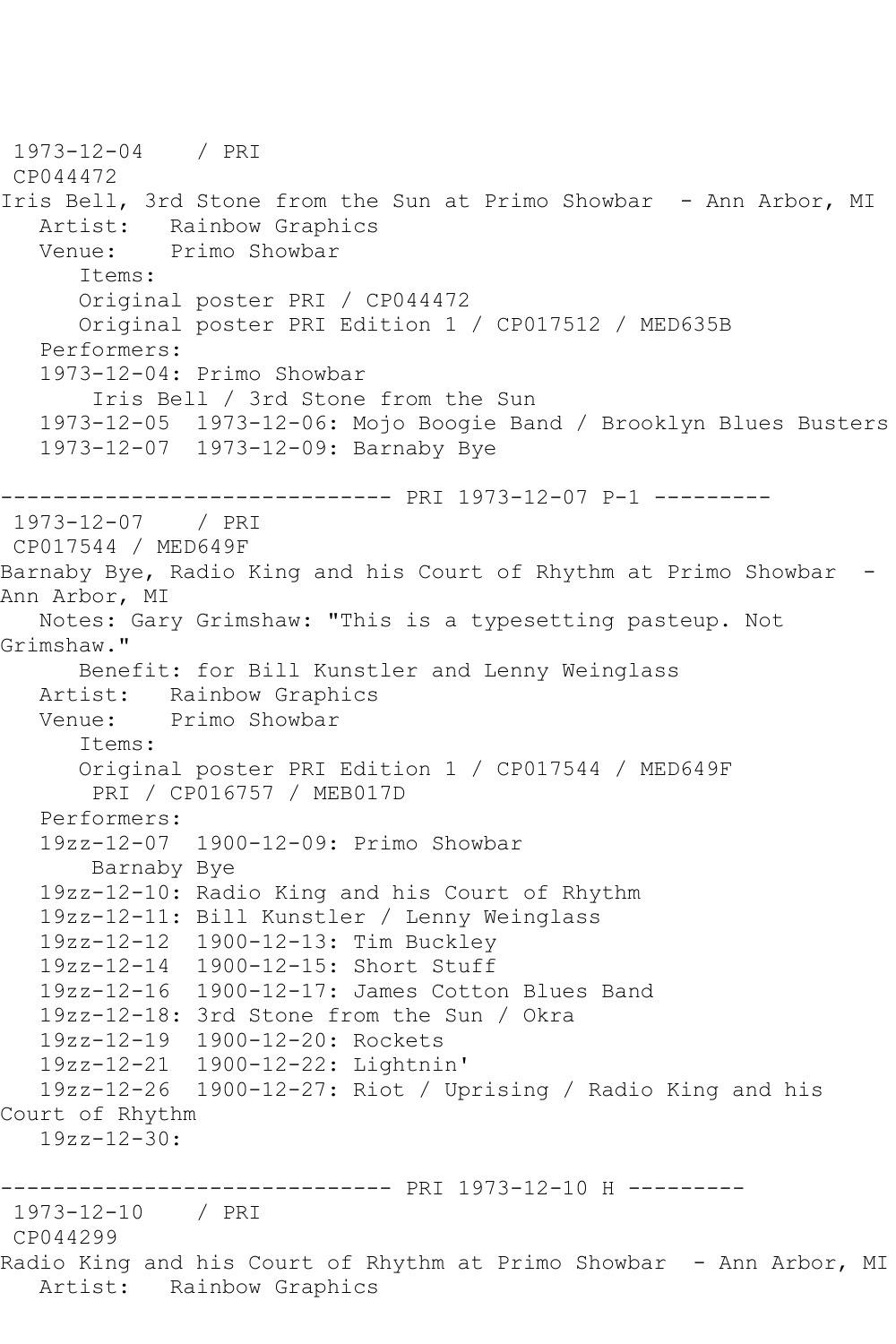Venue: Primo Showbar Items: Original poster PRI Edition 1 / CP017504 / MED631B Handbill PRI / CP044299 Performers: 1973-12-10: Primo Showbar Radio King and his Court of Rhythm ------------------------------ PRI 1973-12-11 P --------- 1973-12-11 / PRI CP044467 Uprising, Tim Buckley at Primo Showbar - Ann Arbor, MI Artist: Rainbow Graphics Venue: Primo Showbar Items: Original poster PRI / CP044467 Original poster PRI Edition 1 / CP017508 / MED633B Performers: 1973-12-11: Primo Showbar Uprising 1973-12-12 1973-12-13: Tim Buckley 1973-12-14 1973-12-15: Short Stuff 1973-12-16 1973-12-17: James Cotton Blues Band ------------------------------ PRI 1973-12-11 H --------- 1973-12-11 / PRI CP044302 Lenny Weinglass, Bill Kunstler at Primo Showbar - Ann Arbor, MI Event: Benefit for Chicago Conspiracy Attorneys Artist: Barbara Weinberg<br>Venue: Primo Showbar Primo Showbar Items: Handbill PRI / CP044302 Handbill PRI / CP017672 / MED702A Performers: 1973-12-11: Primo Showbar Lenny Weinglass / Bill Kunstler / Uprising / Homegrown / Rabbits ------------------------------ PRI 1973-12-18 P-1 --------- 1973-12-18 / PRI CP017510 / MED634B Third Stone From the Sun, Okra at Primo Showbar - Ann Arbor, MI Artist: Rainbow Graphics Venue: Primo Showbar Items: Original poster PRI Edition 1 / CP017510 / MED634B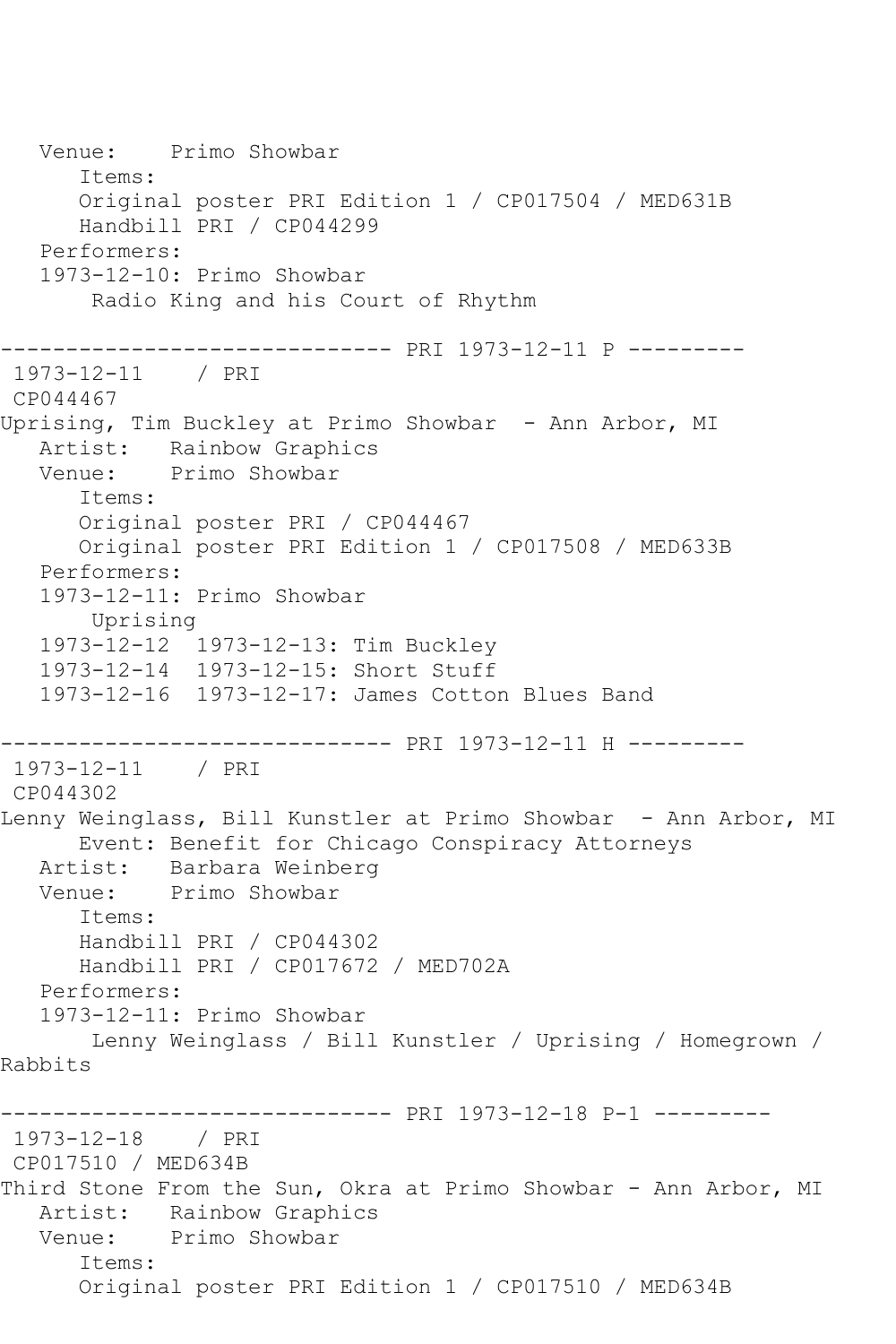Performers: 1973-12-18: Primo Showbar 3rd Stone from the Sun / Okra 1973-12-19 1973-12-20: Rockets 1973-12-21 1973-12-22: Lightnin' ------------------------------ PRI 1973-12-23 H --------- 1973-12-23 / PRI CP044293 Sunny Sinclair at Primo Showbar - Ann Arbor, MI Benefit: Benefit for the Children's Community Venue: Primo Showbar Items: Original poster PRI Edition 1 / CP017509 / MED634A Handbill PRI / CP044293 Performers: 1973-12-23: Primo Showbar Sunny Sinclair ------------------------------ PRI 1973-12-26 P-1 --------- 1973-12-26 / PRI CP017507 / MED633A Riot, Uprising at Primo Showbar - Ann Arbor, MI Artist: Rainbow Graphics Venue: Primo Showbar Items: Original poster PRI Edition 1 / CP017507 / MED633A Performers: 1973-12-26 1973-12-27: Primo Showbar Riot 1973-12-28 1973-12-29: Uprising 1973-12-30: Radio King and his Court of Rhythm 1973-12-31: Rockets / Lightnin' ------------------------------ PRI 1973-12-30 P-1 --------- 1973-12-30 / PRI CP017505 / MED632A Rockets, Lightnin' at Primo Showbar - Ann Arbor, MI Artist: Gary Grimshaw<br>Venue: Primo Showbar Primo Showbar Items: Original poster PRI Edition 1 / CP017505 / MED632A Performers: 1973-12-31: Primo Showbar Rockets / Lightnin' 1973-12-30: Radio King and his Court of Rhythm / Big Walter Horton / John Nicholas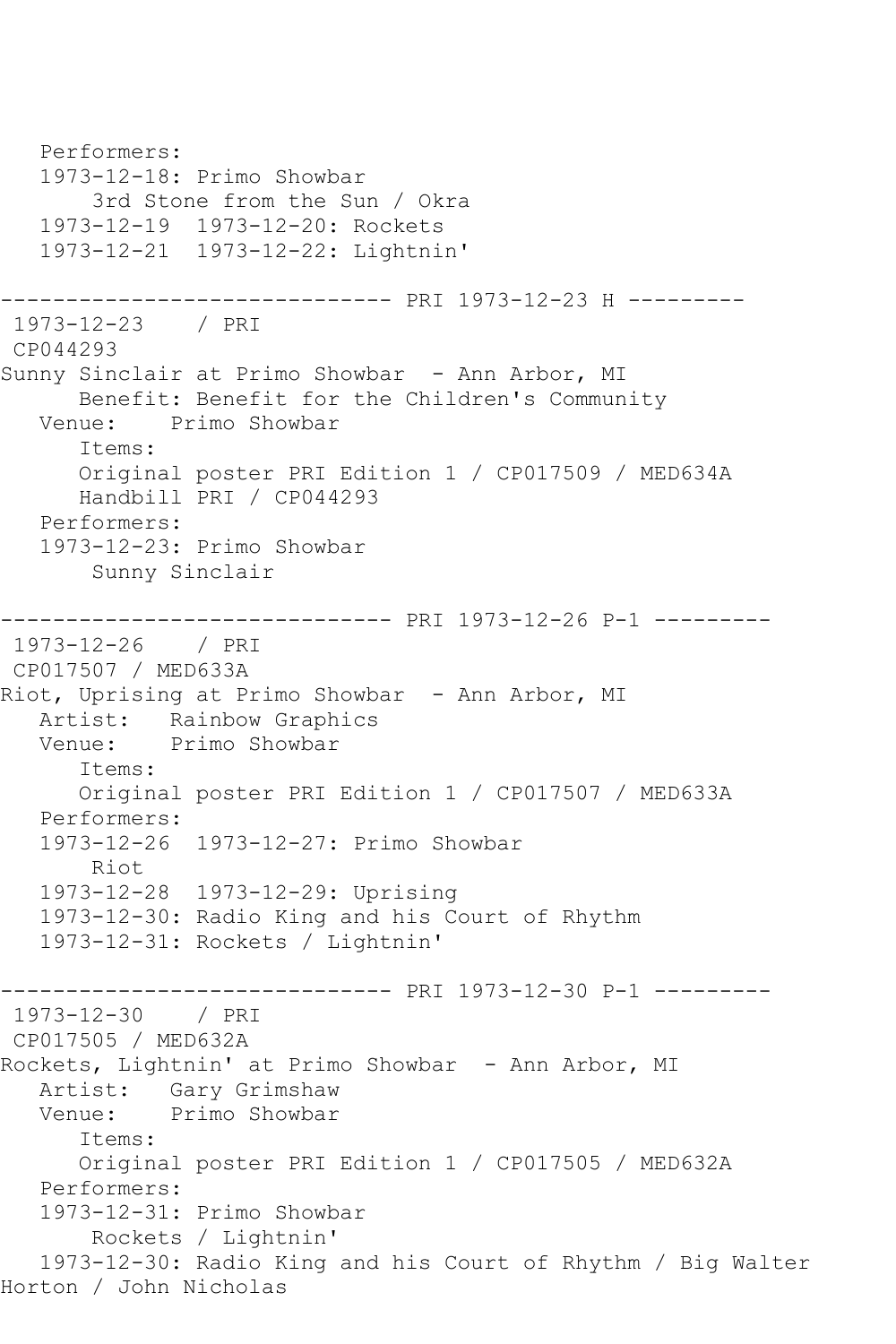------------------------------ PRI 1973-??-14 P-1 --------- 1973-??-14 / PRI CP019880 / XJ013 Tim Buckley, Radio King and his Court of Rhythm at Primo Showbar - Ann Arbor, MI Notes: Gary Grimshaw: That is all me. Michael Erlewine: Where did you learn this, what shall we call it, spiritual pin striping? Gary Grimshaw: When I was in junior high and high school, I was a total gear head, hot rod freak. I would draw pin striping all the time. I love pin striping Venue: Primo Showbar Items: Original poster PRI Edition 1 / CP019880 / XJ013 Performers: 1973-??-14: Primo Showbar Tim Buckley / Radio King and his Court of Rhythm / Detroit / Rockets / Locomobile / Walrus ------------------------------ PRI 1974-00-16 P-1 --------- 1974-00-16 / PRI CP016756 / MEB017C Radio King and his Court of Rhythm, CJQ at Primo Showbar - Ann Arbor, MI Notes: Gary Grimshaw: All grimshaw Artist: Rainbow Graphics Venue: Primo Showbar Items: Original poster PRI Edition 1 / CP016756 / MEB017C PRI / CP017540 / MED649A Performers: 1974-06-16: Primo Showbar Radio King and his Court of Rhythm 1974-06-17: CJQ 1974-06-18: Detroit 1974-06-19: Willie and the Bumblebees 1974-06-20: Bobby Blue Bland 1974-06-21 1974-06-22: Justice Myles ------------------------------ PRI 1974-01-01 H --------- 1974-01-01 / PRI CP044307 Detroit Talent!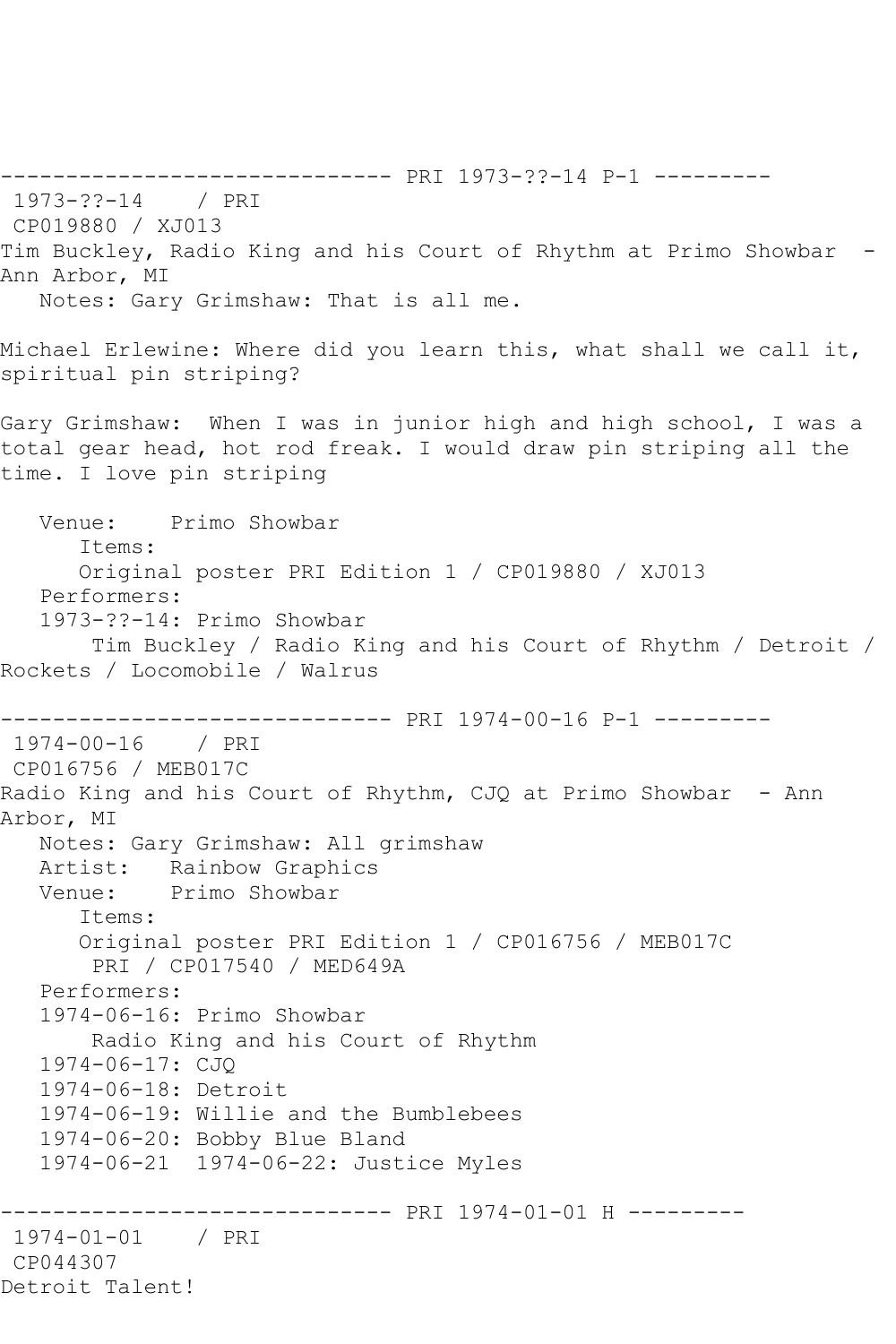```
 Artist: John Benson
   Venue: Primo Showbar
       Items:
      Original poster PRI Edition 1 / CP017494 / MED626B
       Handbill PRI / CP044307
   Performers:
   1974-01-01: Primo Showbar
        Big Walter Horton / John Nicholas
   1974-01-02 1974-01-03: Mojo Boogie Band
   1974-01-04 1974-01-05: Walrus
   1974-01-06: Rabbits
   1974-01-07: Radio King and his Court of Rhythm
------------------------------ PRI 1974-01-02 P ---------
1974-01-02 / PRI 
CP044470
Mojo Boogie Band, Walrus at Primo Showbar - Ann Arbor, MI
   Artist: Rainbow Graphics
   Venue: Primo Showbar
       Items:
       Original poster PRI / CP044470
       Original poster PRI Edition 1 / CP017531 / MED645A
   Performers:
   1974-01-02 1974-01-03: Primo Showbar
        Mojo Boogie Band
   1974-01-04 1974-01-05: Walrus
   1974-01-06: Rabbits
------------------------------ PRI 1974-01-08 P-1 ---------
1974-01-08 / PRI 
CP017533 / MED646A
Rockets, Radio King and his Court of Rhythm at Primo Showbar - Ann 
Arbor, MI<br>Artist:
           Rainbow Graphics
   Venue: Primo Showbar
       Items:
       Original poster PRI Edition 1 / CP017533 / MED646A
       Original poster PRI Edition 1 / CP017534 / MED646B
   Performers:
   1974-01-08: Primo Showbar
        Rockets / Radio King and his Court of Rhythm
   1974-01-09 1974-01-10: Leopards
   1974-01-11 1974-01-12: Brooklyn Blues Busters
   1974-01-13: CJQ / Vipers
------------------------------ PRI 1974-01-13 P-1 ---------
1974-01-13 / PRI
```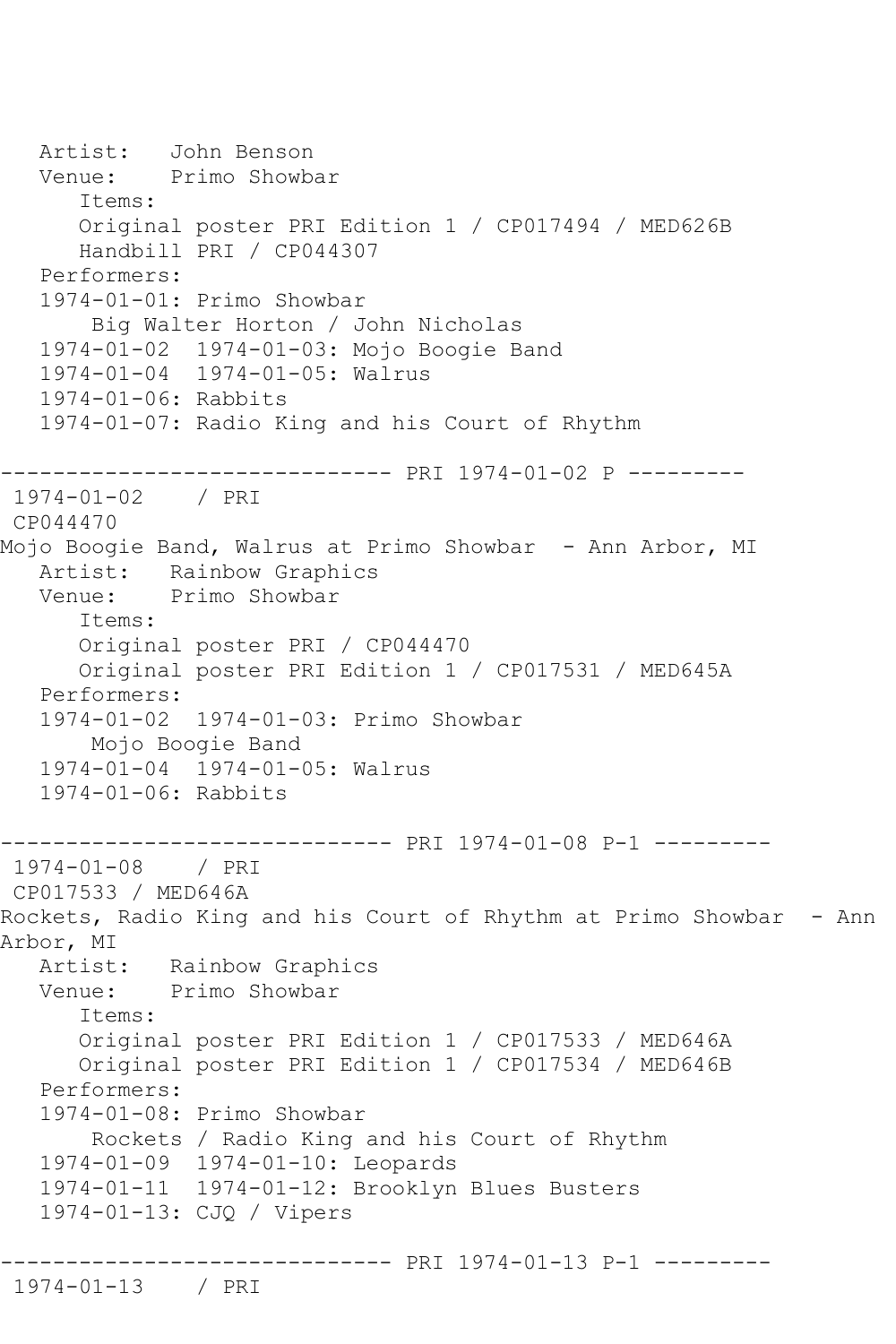CP017799 / MED785A Sun Benefit, C.J.Q. at Primo Showbar - Ann Arbor, MI Benefit: Ann Arbor Sun Benefit Venue: Primo Showbar Items: Original poster PRI Edition 1 / CP017799 / MED785A PRI / CP017495 / MED627A Performers: 1974-01-13: Primo Showbar Sun Benefit / C.J.Q. / Vipers ------------------------------ PRI 1974-01-20 H --------- 1974-01-20 / PRI CP044650 Zoom!, Strange Tongue at Primo Showbar - Ann Arbor, MI Benefit: Ann Arbor People's Ballroom Artist: John Benson Venue: Primo Showbar Promoter: People's Music Committee Items: Handbill PRI / CP044650 Handbill PRI Edition 1 / CP017677 / MED704B PRI / CP017493 / MED626A Performers: 1974-01-20: Primo Showbar Zoom / Strange Tongue ------------------------------ PRI 1974-01-22 P --------- 1974-01-22 / PRI CP044473 Lightnin', Bob Seger at Primo Showbar - Ann Arbor, MI Artist: Rainbow Graphics Venue: Primo Showbar Items: Original poster PRI / CP044473 Original poster PRI Edition 1 / CP017529 / MED644A Performers: 1974-01-22: Primo Showbar Lightnin' 1974-01-23 1974-01-24: Bob Seger 1974-01-25: Rabbits 1974-01-26: Frut 1974-01-27: Luther Allison ------------------------------ PRI 1974-01-29 P --------- 1974-01-29 / PRI CP044474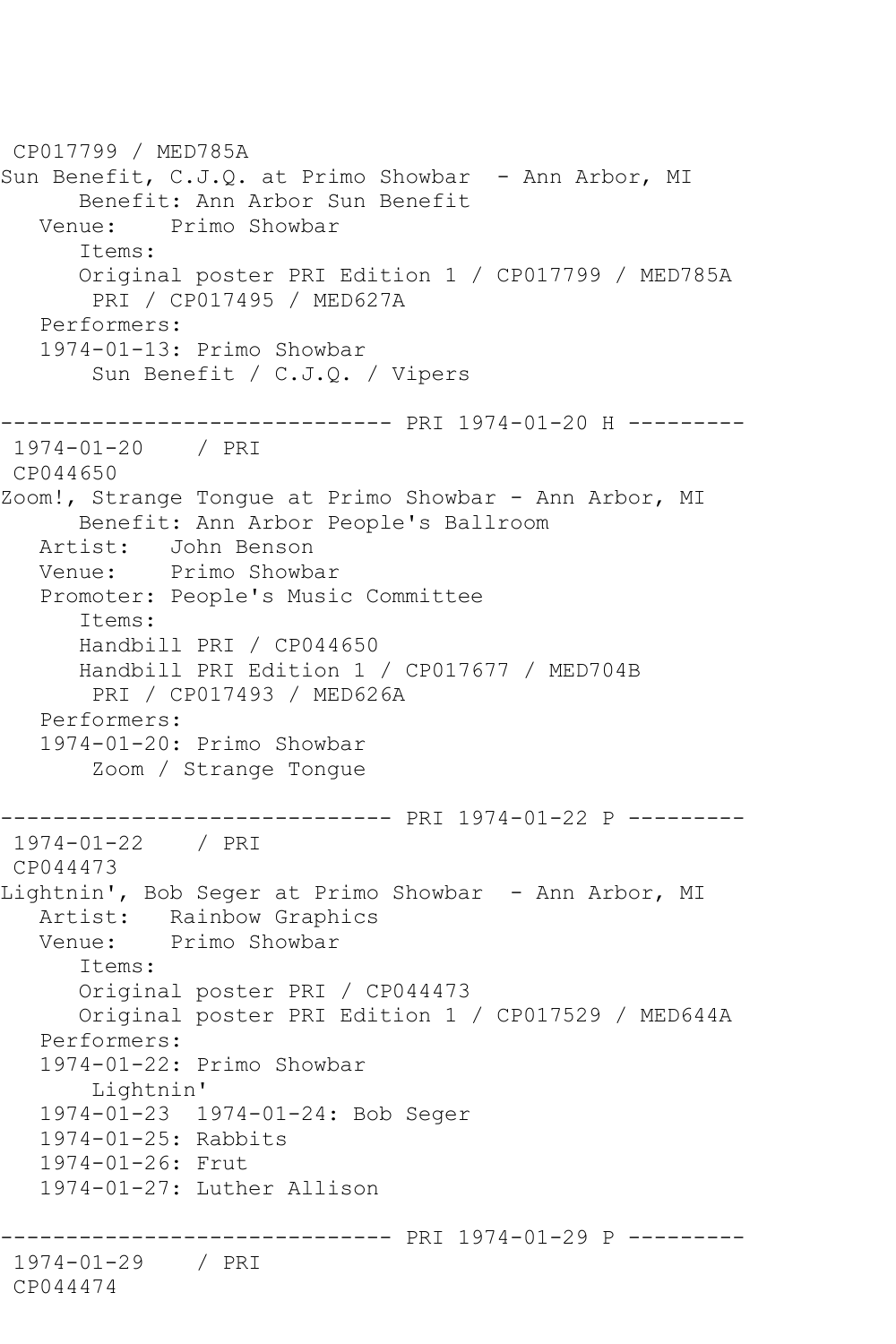Lightnin', Radio King and his Court of Rhythm at Primo Showbar - Ann Arbor, MI<br>Artist: Rainbow Graphics Venue: Primo Showbar Items: Original poster PRI / CP044474 Original poster PRI Edition 1 / CP017518 / MED638B Performers: 1974-01-29: Primo Showbar Lightnin' / Radio King and his Court of Rhythm 1974-01-30 1974-01-31: Possum Kreak 1974-02-01 1974-02-02: Zoom ------------------------------ PRI 1974-02-03 P --------- 1974-02-03 / PRI CP044468 Rabbits, Soujourner at Primo Showbar - Ann Arbor, MI Benefit: Benefit for People's Co-op Artist: Rainbow Graphics Venue: Primo Showbar Items: Original poster PRI / CP044468 Original poster PRI Edition 1 / CP017520 / MED639B Performers: 1974-02-03: Primo Showbar Rabbits / Soujourner / Wolf's Cat House Band ------------------------------ PRI 1974-02-05 P-1 ---------  $1974 - 02 - 05$ CP017519 / MED639A Brayan Lee Blues Band, Mojo Boogie Band at Primo Showbar - Ann Arbor, MI Artist: Rainbow Graphics<br>Venue: Primo Showbar Primo Showbar Items: Original poster PRI Edition 1 / CP017519 / MED639A Performers: 1974-02-05: Primo Showbar Brayan Lee Blues Band 1974-02-06 1974-02-07: Mojo Boogie Band 1974-02-08 1974-02-09: Kramer's Kreemers 1974-02-10: Radio King and his Court of Rhythm ------------------------------ PRI 1974-02-12 P --------- 1974-02-12 / PRI CP044477 Azmolee Jam Band, Okara at Primo Showbar - Ann Arbor, MI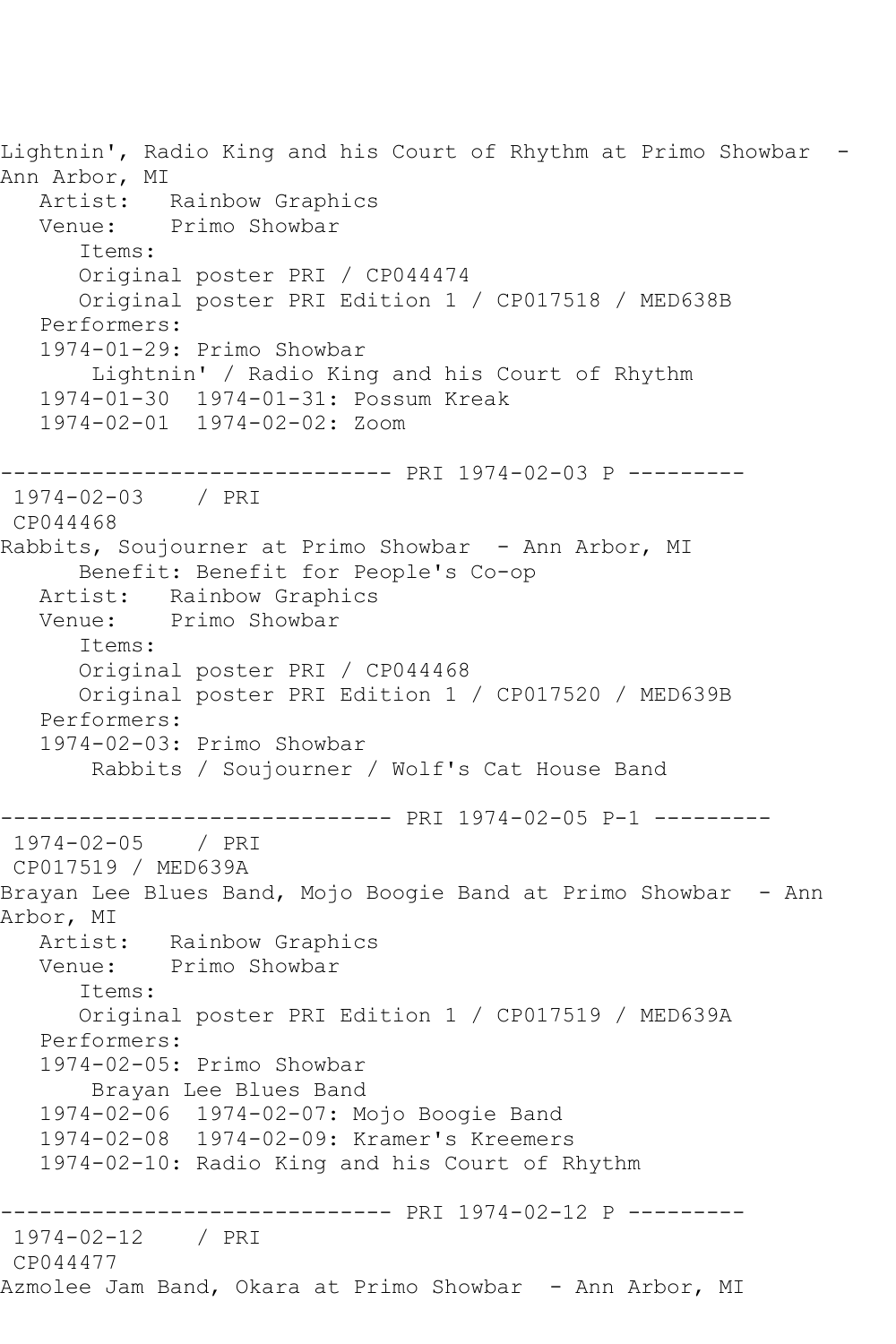```
Artist: Rainbow Graphics<br>Venue: Primo Showbar
            Primo Showbar
       Items:
       Original poster PRI / CP044477
       Original poster PRI Edition 1 / CP017522 / MED640B
   Performers:
   1974-02-12: Primo Showbar
        Azmolee Jam Band / Okara / Radio King and his Court of Rhythm
    1974-02-13 1974-02-14: Brooklyn Blues Busters
    1974-02-15 1974-02-16: Walrus
    1974-02-17: Soulful Soulmates
------------------------------ PRI 1974-02-17 P-1 ---------
1974-02-17 / PRI 
CP017521 / MED640A
Soulful Soulmates at Primo Showbar - Ann Arbor, MI
  Artist: Rainbow Graphics<br>Venue: Primo Showbar
            Primo Showbar
       Items:
       Original poster PRI Edition 1 / CP017521 / MED640A
   Performers:
    1974-02-17: Primo Showbar
        Soulful Soulmates
   ------------------------------ PRI 1974-02-24 H ---------
1974-02-24 / PRI 
CP044581
Third Stone From the Sun at Primo Showbar - Ann Arbor, MI
   Artist: Rainbow Graphics
   Venue: Primo Showbar
       Items:
       Original poster PRI Edition 1 / CP017523 / MED641A
       Handbill PRI / CP044581
   Performers:
    1974-02-24: Primo Showbar
        3rd Stone from the Sun
             ------------------------------ PRI 1974-02-26 P-1 ---------
1974-02-26 / PRI 
CP017524 / MED641B
Sojourner Wolf, Tunnel Rat at Primo Showbar - Ann Arbor, MI
       Benefit: New World Film Co-op
   Artist: Rainbow Graphics
   Venue: Primo Showbar
       Items:
       Original poster PRI Edition 1 / CP017524 / MED641B
   Performers:
```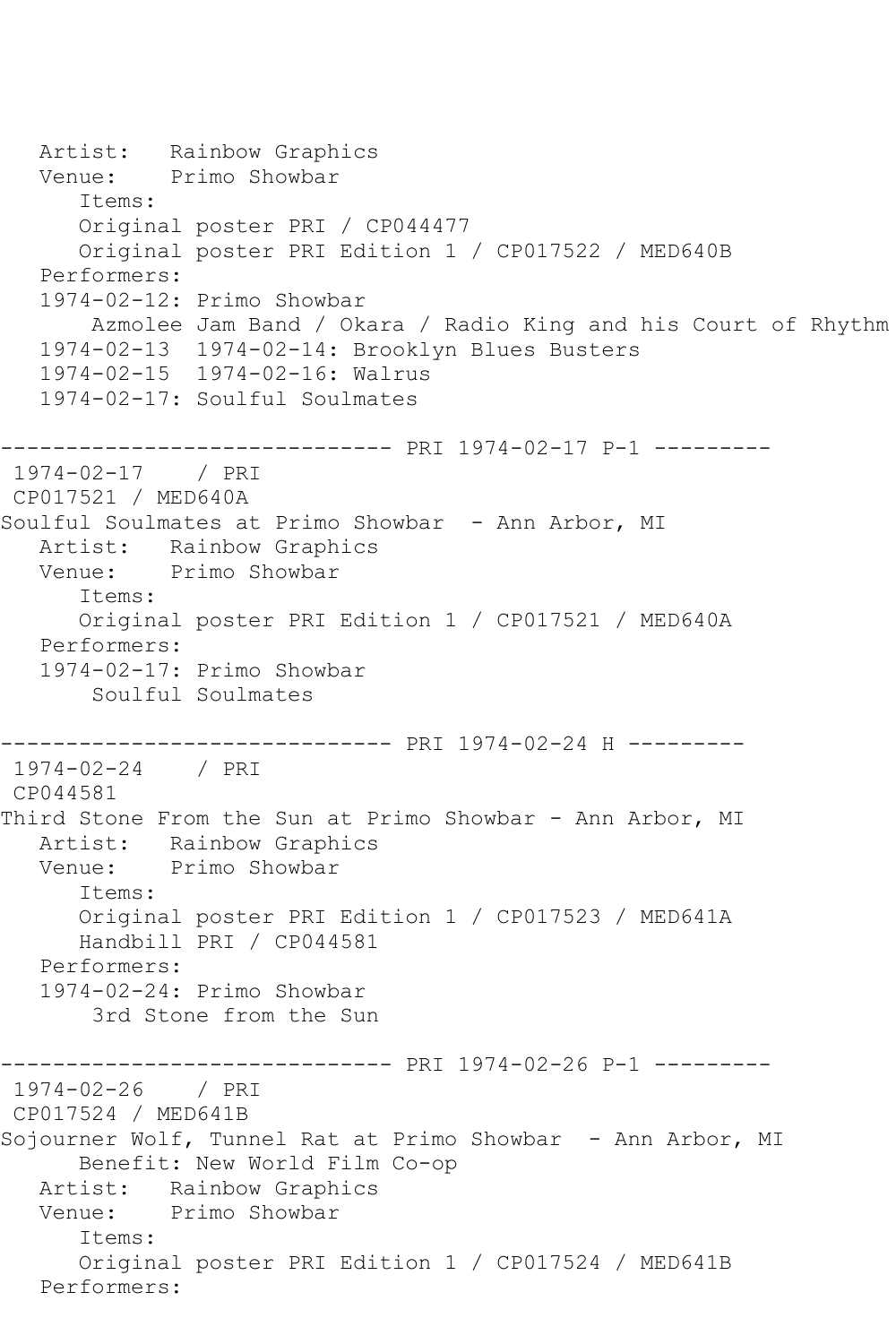1974-02-26: Primo Showbar Sojourner Wolf / Tunnel Rat 1974-02-27 1974-02-28: Lightnin' 1974-02-29 1974-03-01: Rockets / Sojourner Wolf ------------------------------ PRI 1974-03-03 P --------- 1974-03-03 / PRI CP044478 John Nicholas, S.P. Leary at Primo Showbar - Ann Arbor, MI Benefit: Woman's Crisis Center Artist: Rainbow Graphics Venue: Primo Showbar Items: Original poster PRI / CP044478 Original poster PRI Edition 1 / CP017525 / MED642A Performers: 1974-03-03: Primo Showbar John Nicholas / S.P. Leary / Radio King and his Court of Rhythm 1974-03-05: Cruiser 1974-03-06 1974-03-07: Jr. Walker and the All Stars 1974-03-08 1974-03-09: ------------------------------ PRI 1974-03-05 P-1 --------- 1974-03-05 / PRI CP017526 / MED642B Cruiser at Primo Showbar - Ann Arbor, MI Event: Benefit for the Women's Crisis Center Artist: Rainbow Graphics Venue: Primo Showbar Items: Original poster PRI Edition 1 / CP017526 / MED642B Performers: 1974-03-05: Primo Showbar Cruiser ------------------------------ PRI 1974-03-10 P-1 --------- 1974-03-10 / PRI CP017527 / MED643A Walrus, Radio King and his Court of Rhythm at Primo Showbar - Ann Arbor, MI Artist: Rainbow Graphics Venue: Primo Showbar Items: Original poster PRI Edition 1 / CP017527 / MED643A Performers: 1974-03-10: Primo Showbar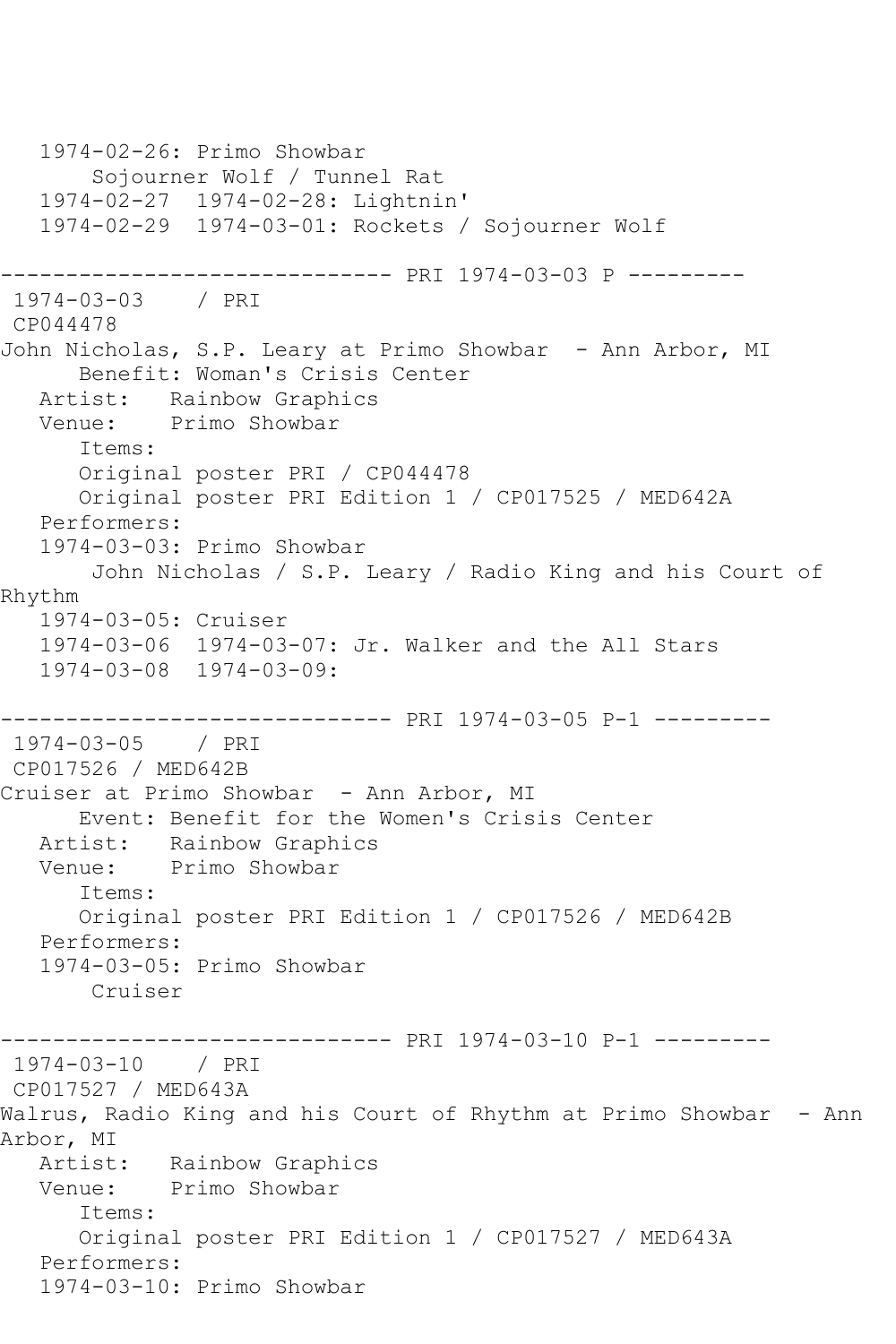Walrus / Radio King and his Court of Rhythm 1974-03-12: Rockets 1974-03-13 1974-03-14: Rabbits 1974-03-15 1974-03-16: Brooklyn Blues Busters ------------------------------ PRI 1974-03-13 P-1 --------- 1974-03-13 / PRI CP017560 / MED654B Rabbits at Primo Showbar - Ann Arbor, MI Venue: Primo Showbar Items: Original poster PRI Edition 1 / CP017560 / MED654B Performers: 1974-03-13 1974-03-14: Primo Showbar Rabbits ------------------------------ PRI 1974-03-17 P-1 --------- 1974-03-17 / PRI CP017528 / MED643B Soul Mates, Walrus at Primo Showbar - Ann Arbor, MI Benefit: Children's Community Center Artist: Rainbow Graphics Venue: Primo Showbar Items: Original poster PRI Edition 1 / CP017528 / MED643B Performers: 1974-03-17: Primo Showbar Soul Mates / Walrus ------------------------------ PRI 1974-03-17 P-1 --------- 1974-03-17 / PRI CP017532 / MED645B Walrus, Soulful Soulmates at Primo Showbar - Ann Arbor, MI Artist: Rainbow Graphics Venue: Primo Showbar Items: Original poster PRI Edition 1 / CP017532 / MED645B Performers: 1974-03-17: Primo Showbar Walrus / Soulful Soulmates 1974-03-19: One String Sam 1974-03-22 1974-03-23: Rockets 1974-03-18: Radio King and his Court of Rhythm 1974-03-20 1974-03-21: Mojo Boogie Band ------------------------------ PRI 1974-03-29 P-1 --------- 1974-03-29 / PRI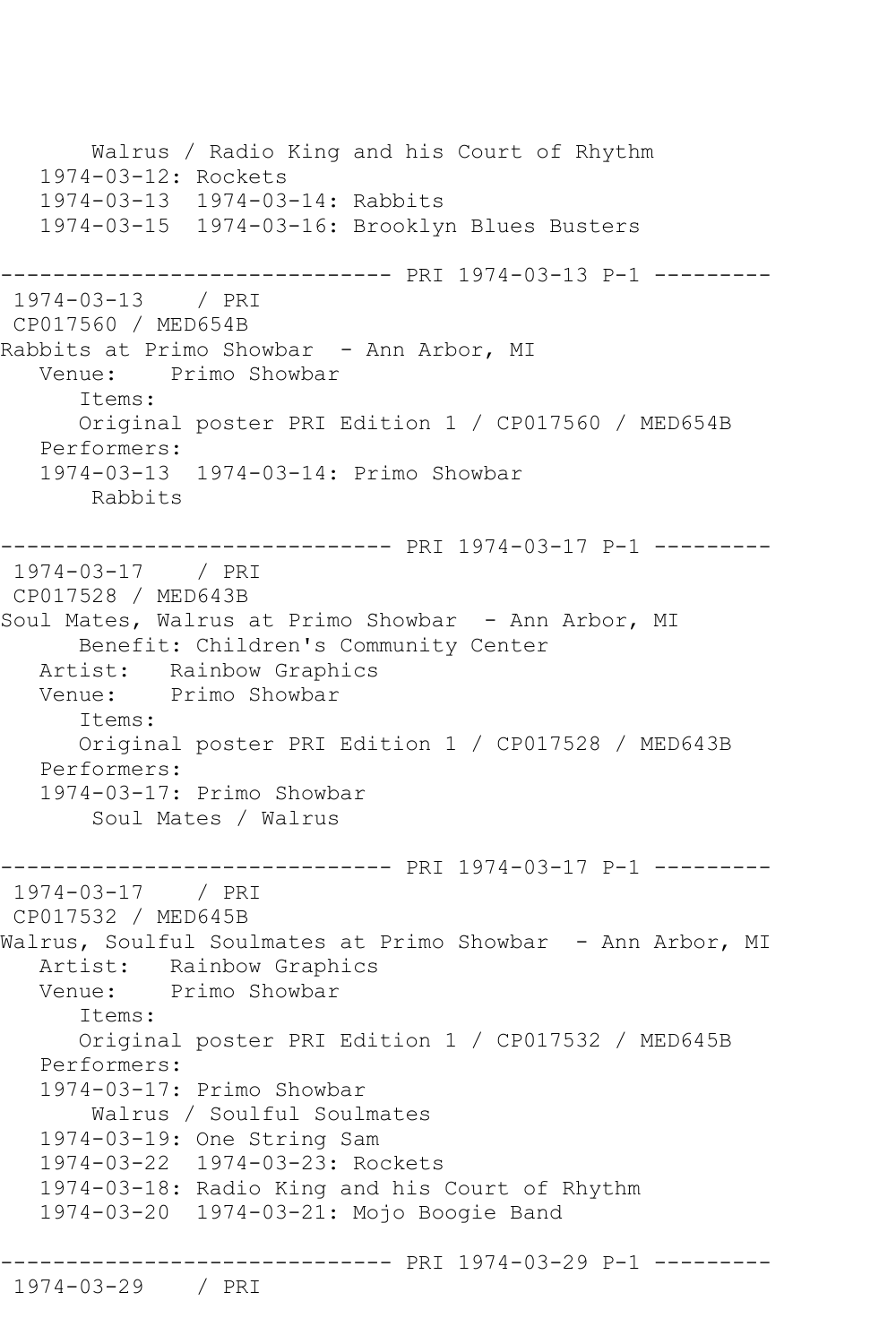CP017563 / MED656A Rabbits at Primo Showbar - Ann Arbor, MI Artist: Rainbow Graphics Venue: Primo Showbar Items: Original poster PRI Edition 1 / CP017563 / MED656A Performers: 1974-03-29 1974-03-30: Primo Showbar Rabbits ------------------------------ PRI 1974-06-06 P-1 --------- 1974-06-06 / PRI CP017564 / MED656B Rabbits at Primo Showbar - Ann Arbor, MI Artist: Rainbow Graphics Venue: Primo Showbar Items: Original poster PRI Edition 1 / CP017564 / MED656B Performers: 1974-06-06: Primo Showbar Rabbits ------------------------------ PRI 1974-06-14 P-1 --------- 1974-06-14 / PRI CP017542 / MED649C Tim Buckley, Radio King and his Court of Rhythm at Primo Showbar - Ann Arbor, MI Artist: Gary Grimshaw Venue: Primo Showbar Items: Original poster PRI Edition 1 / CP017542 / MED649C Performers: 1974-06-14: Primo Showbar Tim Buckley 1974-06-15: Radio King and his Court of Rhythm 1974-06-16: Detroit 1974-06-17 1974-06-18: Rockets 1974-06-19 1974-06-20: Locomobile / Walrus ------------------------------ PRI 1974-09-30 P-1 --------- 1974-09-30-1 / PRI CP010188 / CS05282 Radio King and his Court of Rhythm, Riot at Primo Showbar - Ann Arbor, MI Notes: Gary Grimshaw: "I did all that. This one and the one with the pinstriping on it (17b), I was trying to get away from, you know, just blocks of things. Trying to do something a little more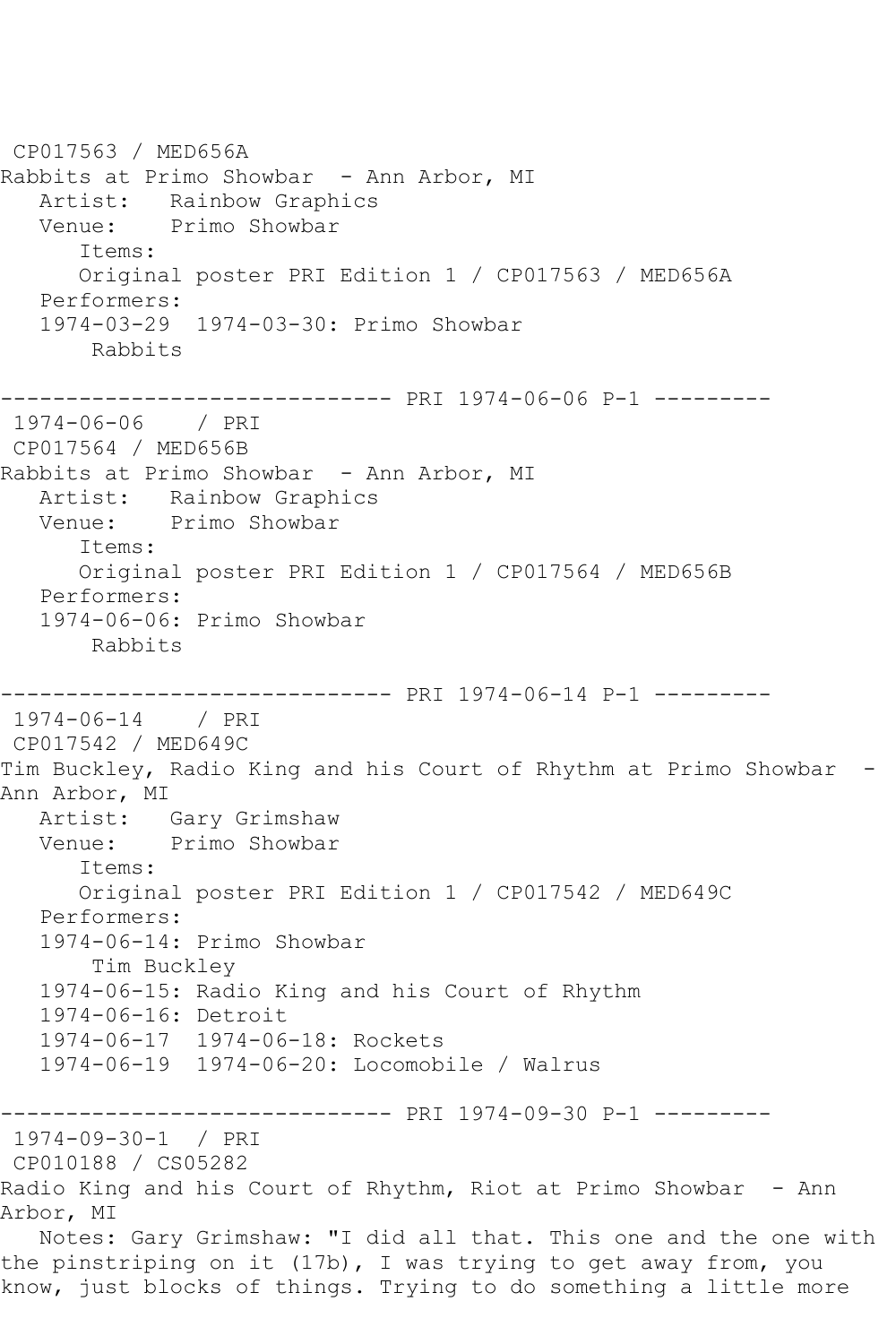graphically interesting. This is just a postcard. No handbill. It was on card stock."<br>Artist: Gary G Gary Grimshaw Venue: Primo Showbar Items: Original poster / CP045984 / CP045984 Original poster PRI Edition 1 / CP010188 / CS05282 PRI / CP016758 / MEB017E Performers: 1974-09-30: Primo Showbar Radio King and his Court of Rhythm 1974-10-05 1974-10-06: Riot 1974-10-01: Sky King Blues Band 1974-10-02: Detroit 1974-10-03 1974-10-04: Uprising ------------------------------ PRI 1974-10-21 P-1 --------- 1974-10-21 / PRI CP017538 / MED648B Uprising, Radio King and his Court of Rhythm at Primo Showbar - Ann Arbor, MI Notes: Grimshaw: All Grimshaw." Artist: Gary Grimshaw<br>Venue: Primo Showbar Primo Showbar Items: Original poster PRI Edition 1 / CP017538 / MED648B Performers: 1974-10-21: Primo Showbar Uprising 1974-10-22: Radio King and his Court of Rhythm 1974-10-23: Detroit 1974-10-24 1974-10-25: Law 1974-10-26 1974-10-27: Riot 1974-10-28: Lightnin' 1974-10-30: One String Sam / Brooklyn Blues Busters 1974-10-31: Mojo Boogie Band / Radio King and his Court of Rhythm 1974-11-01: Hound Dog Taylor 1974-10-29: Radio King and his Court of Rhythm ------------------------------ PRI zzzz-07-10 P -------- zzzz-07-10 t / PRI CP045983 / CP045983 Detroit at Primo Showbar - Ann Arbor, MI Artist: Rainbow Press Venue: Primo Showbar Items: Original poster PRI / CP045983 / CP045983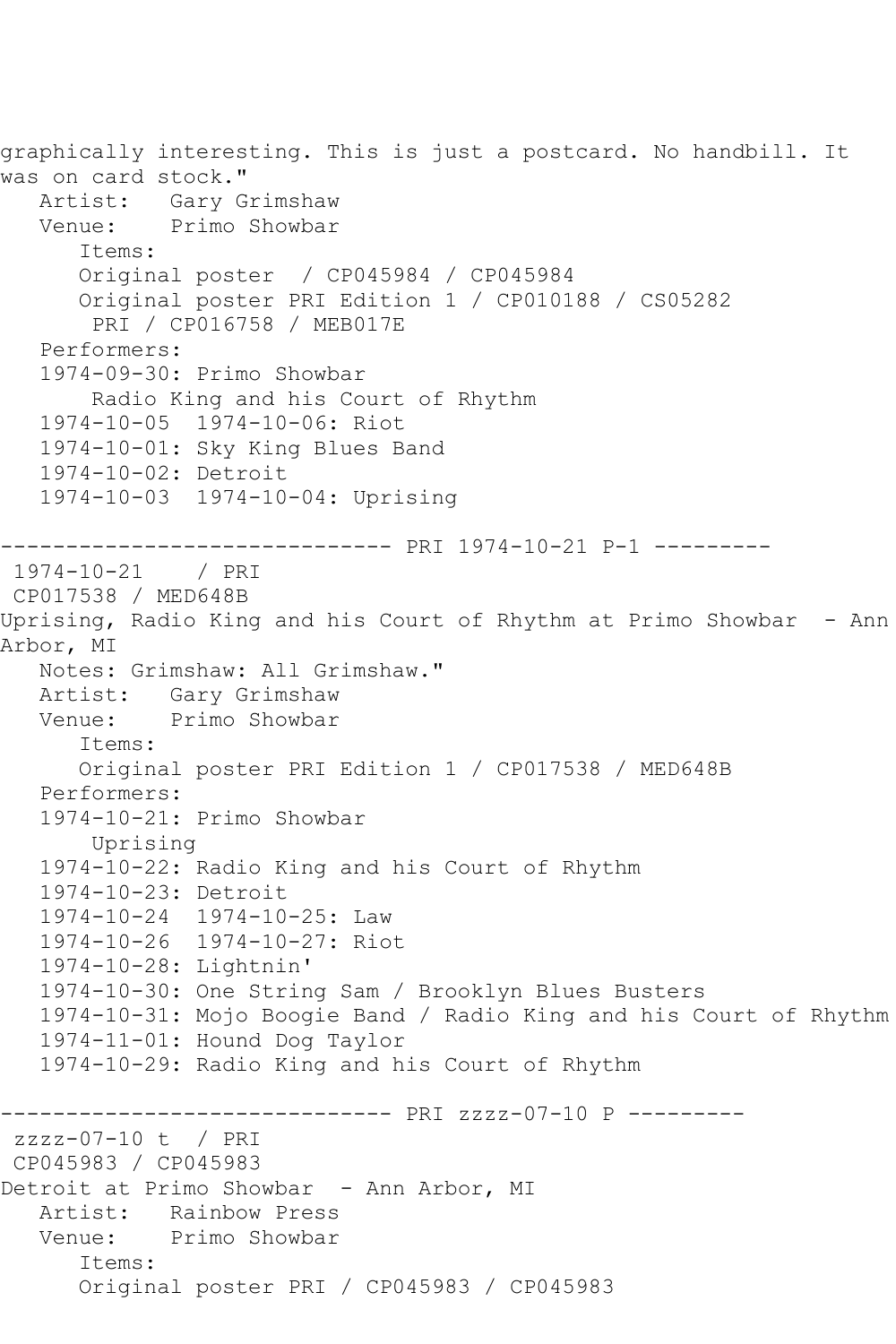Performers: zzzz-07-10 tue: Primo Showbar Detroit ------------------------------ PRI zzzz-07-11 P -------- zzzz-07-11 w / PRI CP045981 / CP045981 Rockets at Primo Showbar - Ann Arbor, MI Artist: Rainbow Press<br>Venue: Primo Showbar Primo Showbar Items: Original poster PRI / CP045981 / CP045981 Performers: zzzz-07-11 wed zzzz-07-14 sat: Primo Showbar Rockets ------------------------------ PRI zzzz-07-15 P -------- zzzz-07-15 s / PRI CP046012 / CP046012 Tate Blues Band, Vipers at Primo Showbar - Ann Arbor, MI Artist: Rainbow Press Venue: Primo Showbar Items: Original poster PRI / CP046012 / CP046012 Performers: zzzz-07-15 sun: Primo Showbar Terry Tate Blues Band / Vipers zzzz-07-16 mon: Primo Showbar Mojo Boogie Band / TNT zzzz-07-17 tue: Primo Showbar Detroit zzzz-07-18 wed zzzz-07-21 sat: Primo Showbar Radio King and his Court of Rhythm zzzz-07-25 wed zzzz-07-28 sat: Primo Showbar Lightnin' ------------------------------ PRI zzzz-07-29 P -------- zzzz-07-29 s / PRI CP046011 / CP046011 Mojo Boogie Band, Muskadine Blues Band at Primo Showbar - Ann Arbor, MI Artist: Rainbow Press Venue: Primo Showbar Items: Original poster PRI / CP046011 / CP046011 Performers: zzzz-07-29 sun: Primo Showbar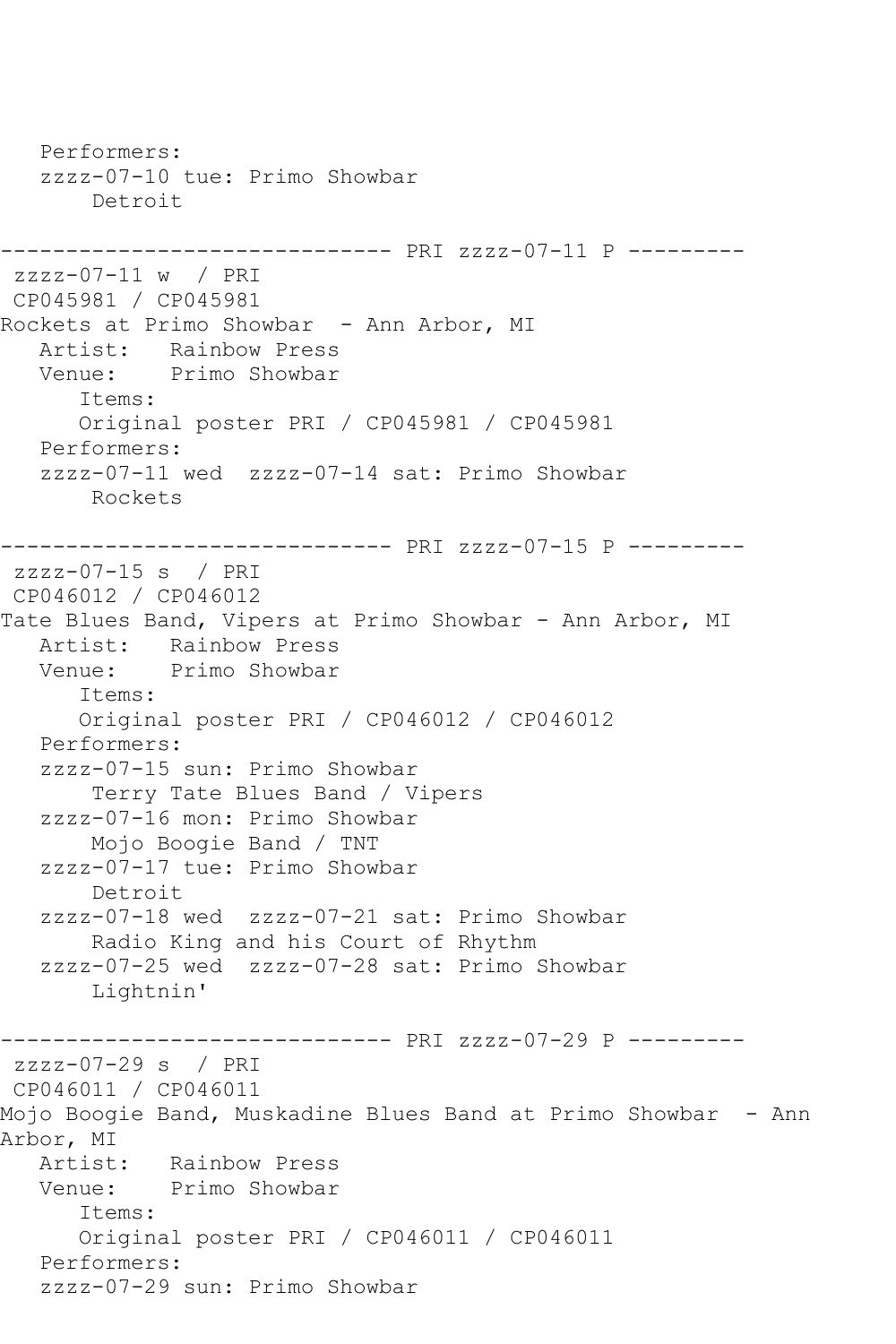Mojo Boogie Band / Muskadine Blues Band zzzz-07-30 mon: Primo Showbar Locomobile / Walrus zzzz-07-31 tue: Primo Showbar Detroit zzzz-08-01 wed zzzz-08-02 thu: Primo Showbar Whiz Kidz zzzz-08-03 fri zzzz-08-04 sat: Primo Showbar Uprising zzzz-08-05 sun: Primo Showbar Radio King and his Court of Rhythm ------------------------------ PRI zzzz-08-19 P -------- zzzz-08-19 s / PRI CP046009 / CP046009 RadioKing and his Court of Rhythm, Detroit at Primo Showbar - Ann Arbor, MI Artist: Rainbow Press<br>Venue: Primo Showbar Primo Showbar Items: Original poster PRI / CP046009 / CP046009 Performers: zzzz-08-19 sun: Primo Showbar RadioKing and his Court of Rhythm zzzz-08-20 mon: Primo Showbar zzzz-08-21 tue: Primo Showbar Detroit zzzz-08-22 wed: Primo Showbar Law zzzz-08-23 thu: Primo Showbar Terraplane zzzz-08-24 fri zzzz-08-25 sat: Primo Showbar Locomobile zzzz-08-29 wed zzzz-08-30 thu: Primo Showbar Lightnin' zzzz-08-31 fri zzzz-09-01 sat: Primo Showbar Uprising ------------------------------ PRI zzzz-08-27 P -------- zzzz-08-27 m / PRI CP045971 / CP045971 Lightning, RadioKing and his Court of Rhythm at Primo Showbar - Ann Arbor, MI Artist: Rainbow Press Venue: Primo Showbar Items: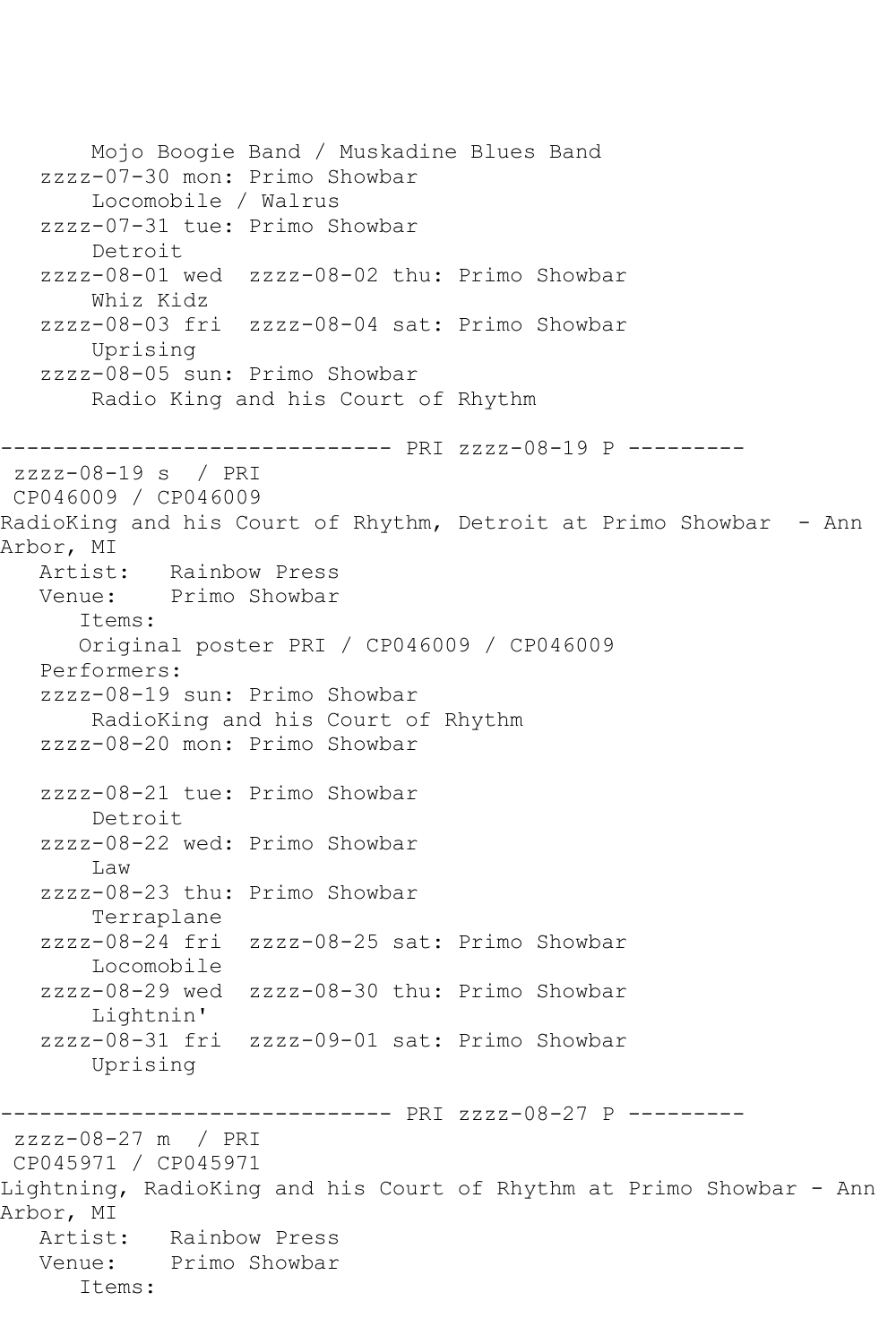Original poster PRI / CP045971 / CP045971 Performers: zzzz-08-27 mon: Primo Showbar Lightnin' zzzz-08-26 sun: Primo Showbar RadioKing and his Court of Rhythm zzzz-08-28 tue: Primo Showbar Detroit zzzz-08-29 wed zzzz-08-30 thu: Primo Showbar Lightnin' zzzz-08-31 fri zzzz-09-01 sat: Primo Showbar Uprising zzzz-08-11 tue zzzz-08-13 thu: Primo Showbar Luther Allison ------------------------------ PRI zzzz-09-06 P -------- zzzz-09-06 t / PRI CP046005 / CP046005 Roomful of Blues, Mojo Boogie Band at Primo Showbar - Ann Arbor, MI<br>Venue: Primo Showbar Primo Showbar Items: Original poster PRI / CP046005 / CP046005 Performers: zzzz-09-06 thu: Primo Showbar Roomful of Blues zzzz-09-07 fri zzzz-09-08 sat: Primo Showbar Roomful of Blues / Mojo Boogie Band zzzz-09-09 sun: Primo Showbar Roomful of Blues zzzz-09-10 mon: Primo Showbar Infinite Sound / Okra zzzz-09-11 tue zzzz-09-13 thu: Primo Showbar Luther Allison zzzz-09-14 fri zzzz-09-15 sat: Primo Showbar Rockets zzzz-09-17 mon: Primo Showbar CJQ ------------------------------ zzzz-09-23 P --------  $zzzz-09-23$ CP060818 / CP060818 Radio King and his Court of Rhythm, Uprising Nation at Primo Showbar - Ann Arbor, MI Benefit: Visit the Blind Pig Artist: Rainbow Graphics Venue: Primo Showbar Items: